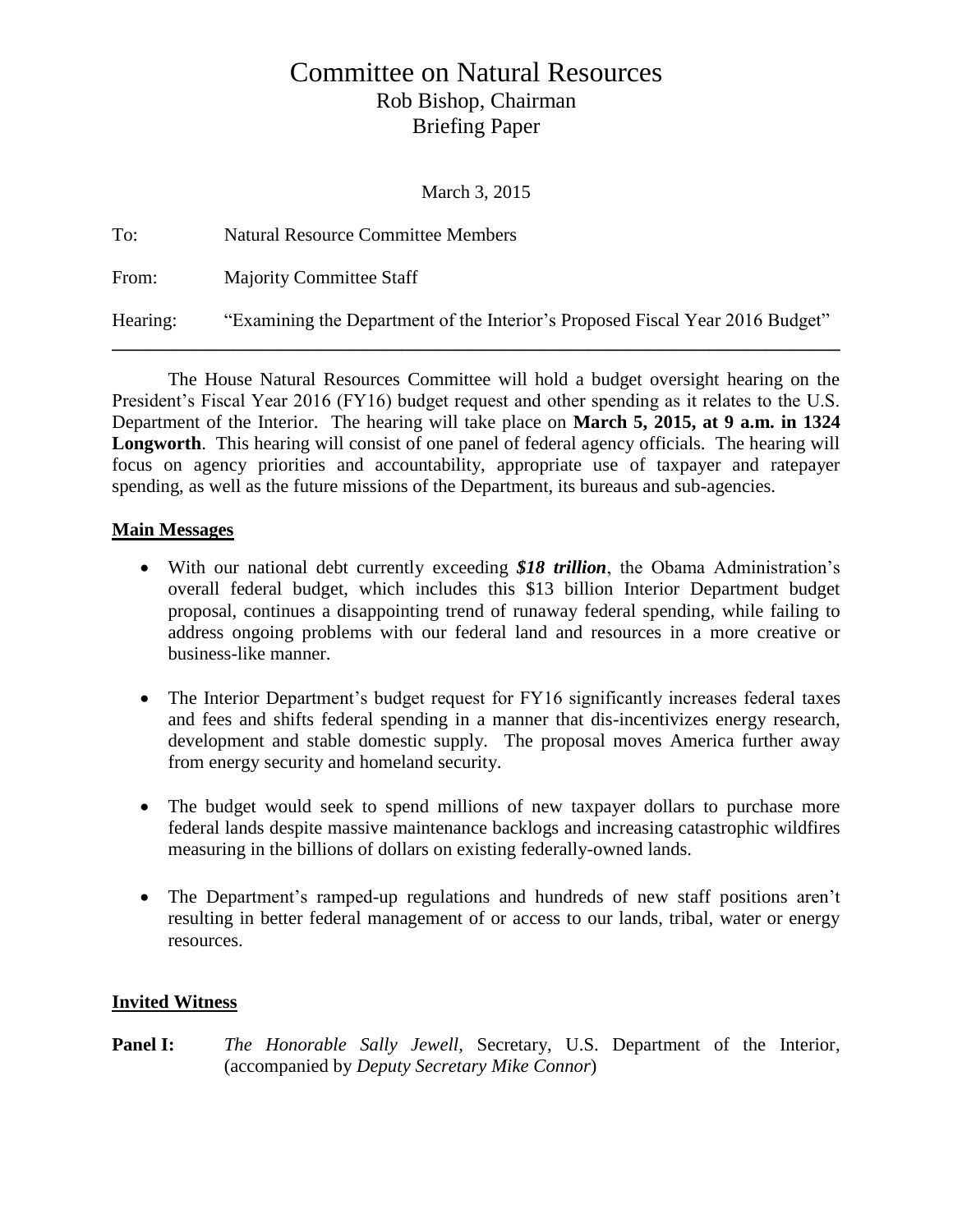**Overall Summary of Budget** *(including Interior, Environment & Related Agencies and Energy & Water Development)*

| <b>FY16 President's Request</b> | \$20.31 billion $1$ |
|---------------------------------|---------------------|
| FY15 Enacted                    | \$17.76 billion     |
| FY15 President's Request        | \$18.40 billion     |

**Significant Increases in Taxes, Spending and New Regulations.** The Interior Department's total FY16 budget request – funding programs for Interior, Environment and Related Agencies and Energy and Water Development– represents *roughly a 16% increase (\$2.6 billion)* over the FY15 enacted levels, and about 10% (\$1.9 billion) more than was requested by the President last year. At the same time, the Department's budget proposes nearly \$17 million in increased grazing fees,<sup>2</sup> \$48 million in increased oil and gas inspection fees,<sup>3</sup> and expanded enforcement authority by the U.S. Fish and Wildlife Service to assess and recover fees for costs to restore or replace damaged habitat. $4$  Similar to previous years, the budget proposes to eliminate a host of tax deductions for expenses associated with energy development and exploration, which some estimate would increase taxes on independent energy producers by as much as \$40 billion over the next 10 years.<sup>5</sup>

Over the past 6 months, the Department's bureaus and sub-agencies have also proposed or have already finalized **more than 200 new rules and regulations,**<sup>6</sup> including a Bureau of Land Management (BLM) proposed rule to regulate hydraulic fracturing that, according to at least one study, could cost \$345 million annually;<sup>7</sup> a potential rule that could raise royalty rates on federal onshore oil and gas leases by as much as 50%, significantly impairing future revenues;<sup>8</sup> regulations that would manage 1.5 million additional acres in the Arctic National Wildlife Refuge as wilderness, shutting off energy exploration and development, and indefinitely withdraw large swaths of the Arctic to offshore drilling.<sup>9</sup> These are in addition to the Obama Administration's sweeping Climate Action Plan, which spurred recently announced plans by the Environmental Protection Agency to issue methane emission regulations this year that could have significant impacts on the oil and natural gas industry.<sup>10</sup>

 $\overline{a}$ <sup>1</sup> Page A-15, *Fiscal Year 2016 Interior Budget in Brief*, February 2015. (See:

[http://www.doi.gov/budget/appropriations/2016/highlights/index.cfm\)](http://www.doi.gov/budget/appropriations/2016/highlights/index.cfm)

<sup>&</sup>lt;sup>2</sup> Page DH-65, *Fiscal Year 2016 Interior Budget in Brief*, February 2015.

 $3$  Id.

 $4$  Id.

<sup>&</sup>lt;sup>5</sup> <http://www.ogj.com/articles/2015/02/obama-s-proposed-fiscal-2016-budget-recycles-oil-tax-increases.html> 6

[http://www.reginfo.gov/public/do/eAgendaMain?operation=OPERATION\\_GET\\_AGENCY\\_RULE\\_LIST&current](http://www.reginfo.gov/public/do/eAgendaMain?operation=OPERATION_GET_AGENCY_RULE_LIST¤tPub=true&agencyCode=&showStage=active&agencyCd=1000&Image58.x=46&Image58.y=10&Image58=Submit) [Pub=true&agencyCode=&showStage=active&agencyCd=1000&Image58.x=46&Image58.y=10&Image58=Submit](http://www.reginfo.gov/public/do/eAgendaMain?operation=OPERATION_GET_AGENCY_RULE_LIST¤tPub=true&agencyCode=&showStage=active&agencyCd=1000&Image58.x=46&Image58.y=10&Image58=Submit) <sup>7</sup> Federal Register/Vol. 77, No. 92/(Friday, May 11, 2012) [http://www.gpo.gov/fdsys/pkg/FR-2012-05-11/pdf/2012-](http://www.gpo.gov/fdsys/pkg/FR-2012-05-11/pdf/2012-11304.pdf) [11304.pdf;](http://www.gpo.gov/fdsys/pkg/FR-2012-05-11/pdf/2012-11304.pdf) see also: [http://breakingenergy.com/2013/08/02/study-finds-blm-hydraulic-fracturing-rule-to-cost-345](http://breakingenergy.com/2013/08/02/study-finds-blm-hydraulic-fracturing-rule-to-cost-345-million/) [million/.](http://breakingenergy.com/2013/08/02/study-finds-blm-hydraulic-fracturing-rule-to-cost-345-million/)

<sup>&</sup>lt;sup>8</sup> <http://www.reginfo.gov/public/do/eAgendaViewRule?pubId=201410&RIN=1004-AE41>

<sup>&</sup>lt;sup>9</sup> [http://www.regulations.gov/#!documentDetail;D=BOEM\\_FRDOC\\_0001-0308;](http://www.regulations.gov/#!documentDetail;D=BOEM_FRDOC_0001-0308)

<http://www.doi.gov/news/pressreleases/obama-administration-moves-to-protect-arctic-national-wildlife-refuge.cfm> <sup>10</sup> See[: http://www.epa.gov/airquality/oilandgas/](http://www.epa.gov/airquality/oilandgas/); [http://www.wsj.com/articles/oil-and-gas-regulatory-push-coming](http://www.wsj.com/articles/oil-and-gas-regulatory-push-coming-from-obama-administration-1419890081)[from-obama-administration-1419890081](http://www.wsj.com/articles/oil-and-gas-regulatory-push-coming-from-obama-administration-1419890081)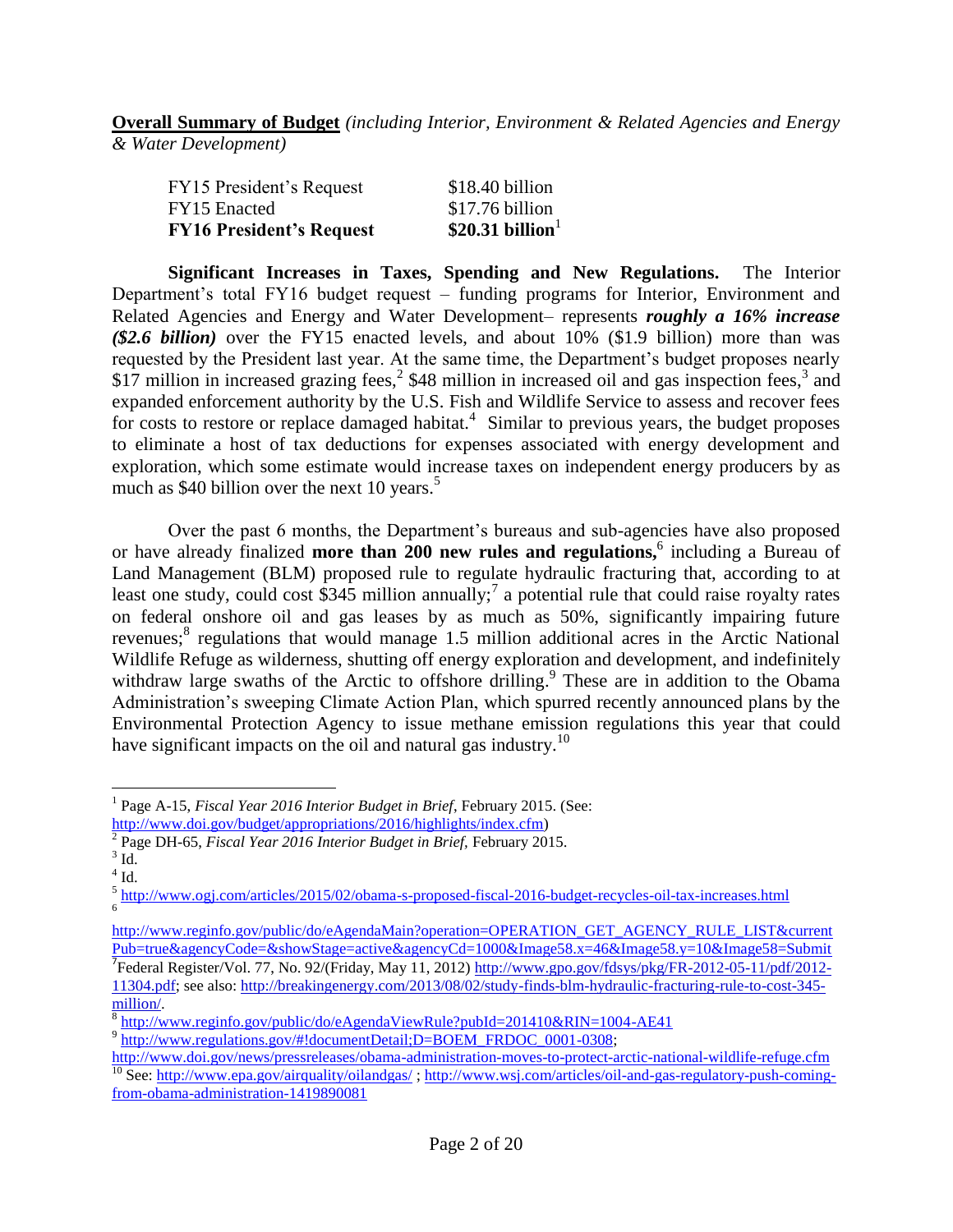**Over 1,300 New Federal FTEs.** The Department budget proposal includes funding for *over 1,300 new federal employees or FTEs*, including 288 new employees for the U.S. Fish and Wildlife Service, 117 new employees for the Bureau of Land Management, 207 new employees for the U.S. Geological Survey and 471 for the U.S. Park Service (see chart below).

| Bureau/Office                                        | 2014<br>Usage  | 2015<br><b>Estimated</b><br><b>Usage</b> | 2016<br><b>Estimated</b><br>Usage | Change         |
|------------------------------------------------------|----------------|------------------------------------------|-----------------------------------|----------------|
|                                                      | 9,711          | 9.745                                    | 9.862                             | $+117$         |
|                                                      | 543            | 552                                      | 574                               | $+22$          |
| Bureau of Safety and Environmental Enforcement       | 773            | 869                                      | 881                               | $+12$          |
| Office of Surface Mining Reclamation and Enforcement | 423            | 488                                      | 511                               | $+23$          |
|                                                      | 5.062          | 5.434                                    | 5.454                             | $+20$          |
|                                                      | 7,976          | 7,929                                    | 8,136                             | $+207$         |
|                                                      | 8.647          | 8,689                                    | 8,977                             | $+288$         |
|                                                      | 19,894         | 21,164                                   | 21,635                            | $+471$         |
|                                                      | 7.224          | 7.505                                    | 7.595                             | $+90$          |
| <b>Departmental Offices</b>                          |                |                                          |                                   |                |
|                                                      | 1,351          | 1,472                                    | 1,500                             | $+28$          |
| Trust Land Consolidation Fund                        | 13             | 17                                       | 20                                | $+3$           |
|                                                      | 4              | 4                                        | 4                                 | $\Omega$       |
|                                                      | 33             | 40                                       | 42                                | $+2$           |
|                                                      | 401            | 417                                      | 437                               | $+20$          |
|                                                      | 255            | 275                                      | 286                               | $+11$          |
| Office of the Special Trustee for American Indians   | 578            | 638                                      | 655                               | $+17$          |
| Department-wide Programs                             |                |                                          |                                   |                |
|                                                      | 23             | 26                                       | 26                                | $\Omega$       |
|                                                      | $\mathbf{1}$   | 1                                        | 1                                 | $\Omega$       |
|                                                      | $\overline{4}$ | 5                                        | 5                                 | $\Omega$       |
|                                                      | 10             | 14                                       | 19                                | $+5$           |
| Working Capital Fund and Franchise Fund              | 1.373          | 1.506                                    | 1.526                             | $+20$          |
|                                                      | 97             | 113                                      | 113                               | $\overline{0}$ |
| TOTAL, DEPARTMENT OF THE INTERIOR                    | 64,396         | 66,903                                   | 68,259                            | $+1,356$       |
|                                                      | 9              | 10                                       | 10                                | 0              |
|                                                      | 64,405         | 66,913                                   | 68,269                            | $+1,356$       |

**Department of the Interior FTEs (from appendix K-1 of Interior's Budget in Brief)**

**Eliminates Gulf Energy Security Act Revenue Sharing Payments.** In addition, the budget includes a controversial new proposal to redirect millions of dollars in offshore drilling revenues currently allocated to the states of Alabama, Louisiana, Mississippi and Texas under the Gulf of Mexico Energy Security Act of 2006 to any program that provides "broad natural resource, watershed and conservation benefits to the Nation, help the Federal government fulfill its role of being a good neighbor to local communities, and support other national priorities."<sup>11</sup> According to the Office of Natural Resource Revenue, between 2009 and 2014, Alabama received \$10.2 million, Louisiana received \$10.7 million, Mississippi received \$9.2 million and Texas received \$3.7 million. These states have already budgeted for payments that are expected to increase significantly when the second phase of the law takes effect in fiscal 2017.<sup>12</sup>

**Despite \$23 billion in Federal Land Maintenance Backlogs, Significantly Increases Federal Land Acquisition through the Land and Water Conservation Fund (LWCF).** According to the Congressional Research Service, the total combined maintenance backlogs and deferred maintenance for the federal land management agencies under the Department of the Interior as well as the Forest Service are as much as \$23 billion.<sup>13</sup> Yet, the President's budget

<sup>&</sup>lt;sup>11</sup> Page DH-62, *Fiscal Year 2016 Interior Budget in Brief*, February 2015.

<sup>12</sup> <http://www.clarionledger.com/story/news/2015/02/21/gulf-coast-lawmakers-vow-revenue-fight/23824483/>

<sup>13</sup> <http://fas.org/sgp/crs/misc/R43429.pdf>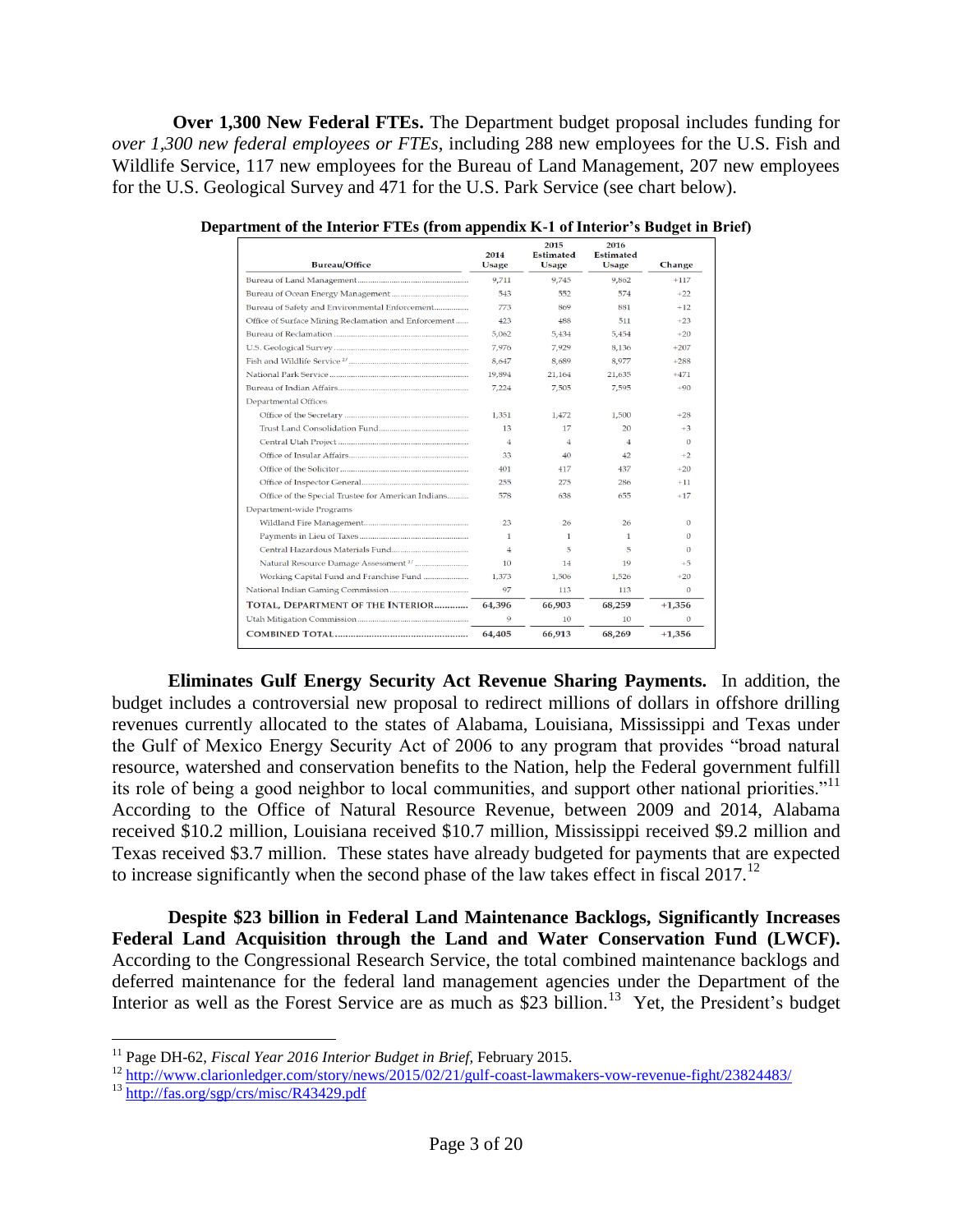seeks \$274 million for new federal land acquisition for the Department of the Interior,  $14$  and a total of \$900 million in combined discretionary (\$400 million) and mandatory (\$500 million) funding for the Land and Water Conservation Fund (LWCF) in FY16. Only \$20 million (5%) is proposed for sportsmen access and just \$47 million (less than 12%) for state parks grants.<sup>15</sup> Beginning in 2017, the President proposes to convert the LWCF to an annual \$900 million mandatory program.<sup>16</sup>

**Payments in Lieu of Taxes (PILT).** The budget seeks a one-year, \$452 million mandatory payment for the Payments in Lieu of Taxes (PILT) program.<sup>17</sup>

**Reduced BLM Forest Management While Increasing Wildland Fire and Fire Risk Management.** With regard to the BLM-managed Oregon & California (O&C) forest lands, the President's budget assumes a 15% reduction in the amount of timber volume sold, and 10% less in timber receipts.<sup>18</sup> At the same time, the BLM and Forest Service budget for the Wildland Fire Management program charged with handling wildfire prevention and suppression on Department of the Interior lands requests \$805 million and provides an additional \$200 million under a proposed budget cap adjustment for a total of \$1 billion in funding. Assuming the budget cap adjustment ( $\frac{$200}{$200}$$  million), this is \$109 million above FY15 funding levels.<sup>19</sup> This proposal would need to be approved by Congress. In addition, the budget requests \$178 million, an increase of \$14 million, for Fire Risk Management. Within this program is the new "Resilient Landscapes" program which was funded at \$10 million in FY15 and is requested at \$30 million in  $FY16^{20}$ 

**Increased Funding to Address Litigation-Driven Endangered Species Listings and Critical Habitat.** Last year, the Fish and Wildlife Service issued significant changes to its



critical habitat designation regulations that would more expansively interpret how the agency designates habitat on federal, state and private property throughout the nation.<sup>21</sup> For FY15 and in the next year, the Department, through the U.S. Fish and Wildlife Service has indicated it will complete 85 new Endangered Species Act listing determinations and critical habitat designations<sup>22</sup>, including ones for the Northern Long-Eared Bat,<sup>23</sup> which includes portions of 40 states, and

<sup>14</sup> Page C-9, Appendix C, *Fiscal Year 2016 Interior Budget in Brief.*

<sup>15</sup> Page DH-15-16, *Fiscal Year 2016 Interior Budget in Brief.*

<sup>16</sup> Id., page DH-6*, Fiscal Year 2016 Interior Budget in Brief.*

 $17$  Id., page DH-63

<sup>&</sup>lt;sup>18</sup> Page IX-11,12, BLM FY 2016 Budget Justification;

[http://www.doi.gov/budget/appropriations/2016/upload/FY2016\\_BLM\\_Greenbook.pdf](http://www.doi.gov/budget/appropriations/2016/upload/FY2016_BLM_Greenbook.pdf)

<sup>19</sup> Page BH-107-8, *FY 2016 Interior Budget in Brief.*

 $20$  Id.

<sup>&</sup>lt;sup>21</sup> [https://www.federalregister.gov/articles/2014/05/12/2014-10504/listing-endangered-and-threatened-species-and](https://www.federalregister.gov/articles/2014/05/12/2014-10504/listing-endangered-and-threatened-species-and-designating-critical-habitat-implementing-changes-to)[designating-critical-habitat-implementing-changes-to.](https://www.federalregister.gov/articles/2014/05/12/2014-10504/listing-endangered-and-threatened-species-and-designating-critical-habitat-implementing-changes-to)

 $^{22}$  Page ES-6, U.S. Fish and Wildlife Service FY 2016 Budget Justification

<sup>&</sup>lt;sup>23</sup> (see U.S. Fish and Wildlife Service map, [http://www.fws.gov/news/ShowNews.cfm?ID=EE5B10EA-E897-240A-](http://www.fws.gov/news/ShowNews.cfm?ID=EE5B10EA-E897-240A-FB04B1DCEC512C96)[FB04B1DCEC512C96\)](http://www.fws.gov/news/ShowNews.cfm?ID=EE5B10EA-E897-240A-FB04B1DCEC512C96)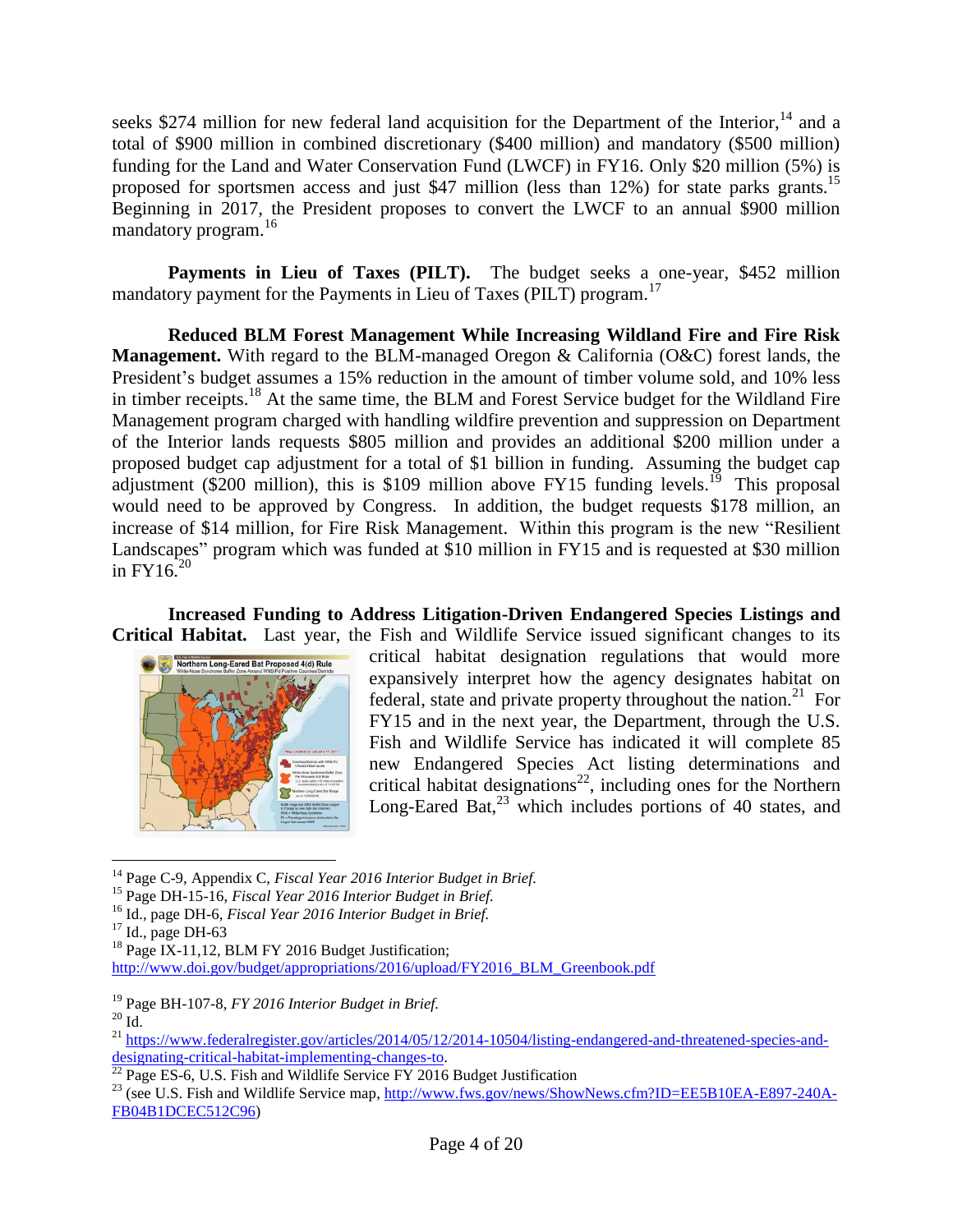the Greater Sage Grouse.<sup>24</sup> Despite entering into "mega-settlements" with two environmental groups in 2011, the Service acknowledges it has "backlogs" on 609 petitions for listing determinations.<sup>25</sup> According to the Service, it is required to make 289 listing determinations for aquatic species in Alabama, Georgia and Florida in the next few years.<sup>26</sup> At the same time, it is requesting funding to support only 10 recovery actions for species it claims are "near delisting. $527$ 

The BLM and Forest Service's revision of 98 resource management plans for sage grouse affects approximately 245 million acres in 11 Western states, and with restrictions in areas deemed "high priority" for sage grouse, could impact a host of economic and energy-related activities if the Service lists the Greater Sage Grouse under the Endangered Species Act (ESA). To address concerns relating to the lack of justification for a listing, last December, language included in the Omnibus Appropriations Act restricted funding for the Service to issue further rules to place sage grouse on the Endangered Species



list.<sup>28</sup> In January, Secretary Jewell responded that the restriction wouldn't affect Interior's making a decision on listing the sage grouse according to its stated settlement deadline of September 2015, in direct defiance of the law.<sup>29</sup> Meanwhile, the Service has failed to follow through on its own 2013 proposed rule to de-list the Gray Wolf throughout most of the continental U.S. $30$ 

**Increased Spending for Implementing Interior's Climate Action Plan.** Over the last four years, the Department, following President Obama's 2013 Executive Order 13653, launched and has been the lead on several federal interagency plans relating to climate change, including *National Action Plan: Priorities for Managing Freshwater Resources in a Changing Climate; 31* the *National Fish, Wildlife and Plants Climate Adaptation Strategy; <sup>32</sup>* and the *National Ocean Policy Implementation Plan; <sup>33</sup>* and *Integrated Arctic Management. 34* Last year, the Department announced that it will integrate climate change adaptation literally throughout the entire agency, including "its policies, planning, programs, and operations, including, but not limited to, park, refuge, and public land management; habitat restoration; conservation of species and ecosystems; services and support for tribes and Alaska Natives; protection and restoration of cultural, archeological and tribal resources; water management; scientific research and data collection; land acquisition; management of employees and volunteers; visitor services;

<sup>&</sup>lt;sup>24</sup> (see U.S. Fish and Wildlife Service map,  $\frac{http://www.fws.gov/nevada/nv_species/sage\_grouse.html)}{http://www.fws.gov/nevada/nv_species/sage_grouse.html)}$ 

 $^{25}$  Page ES-6, U.S. Fish and Wildlife Service FY 2016 Budget Justification.

 $26$  Id., page ES-17.

 $^{27}$  Id.  $\,$ 

<sup>&</sup>lt;sup>28</sup> [http://appropriations.house.gov/UploadedFiles/Interior\\_Press\\_Summary.pdf](http://appropriations.house.gov/UploadedFiles/Interior_Press_Summary.pdf)

<sup>&</sup>lt;sup>29</sup> <http://www.fws.gov/news/ShowNews.cfm?ID=59D5150F-A05D-A1AD-9E69AE3066E2183E>

<sup>30</sup> <http://www.regulations.gov/#!documentDetail;D=FWS-HQ-ES-2013-0073-0001>

<sup>31</sup> [http://www.whitehouse.gov/sites/default/files/microsites/ceq/2011\\_national\\_action\\_plan.pdf](http://www.whitehouse.gov/sites/default/files/microsites/ceq/2011_national_action_plan.pdf)

<sup>32</sup> <http://www.wildlifeadaptationstrategy.gov/>

<sup>&</sup>lt;sup>33</sup> <http://www.whitehouse.gov/administration/eop/oceans/implementationplan>

<sup>34</sup> [http://www.doi.gov/news/pressreleases/interagency-working-group-calls-for-integrated-management-and](http://www.doi.gov/news/pressreleases/interagency-working-group-calls-for-integrated-management-and-%20planning-for-a-rapidly-changing-arctic.cfm)[planning-for-a-rapidly-changing-arctic.cfm](http://www.doi.gov/news/pressreleases/interagency-working-group-calls-for-integrated-management-and-%20planning-for-a-rapidly-changing-arctic.cfm)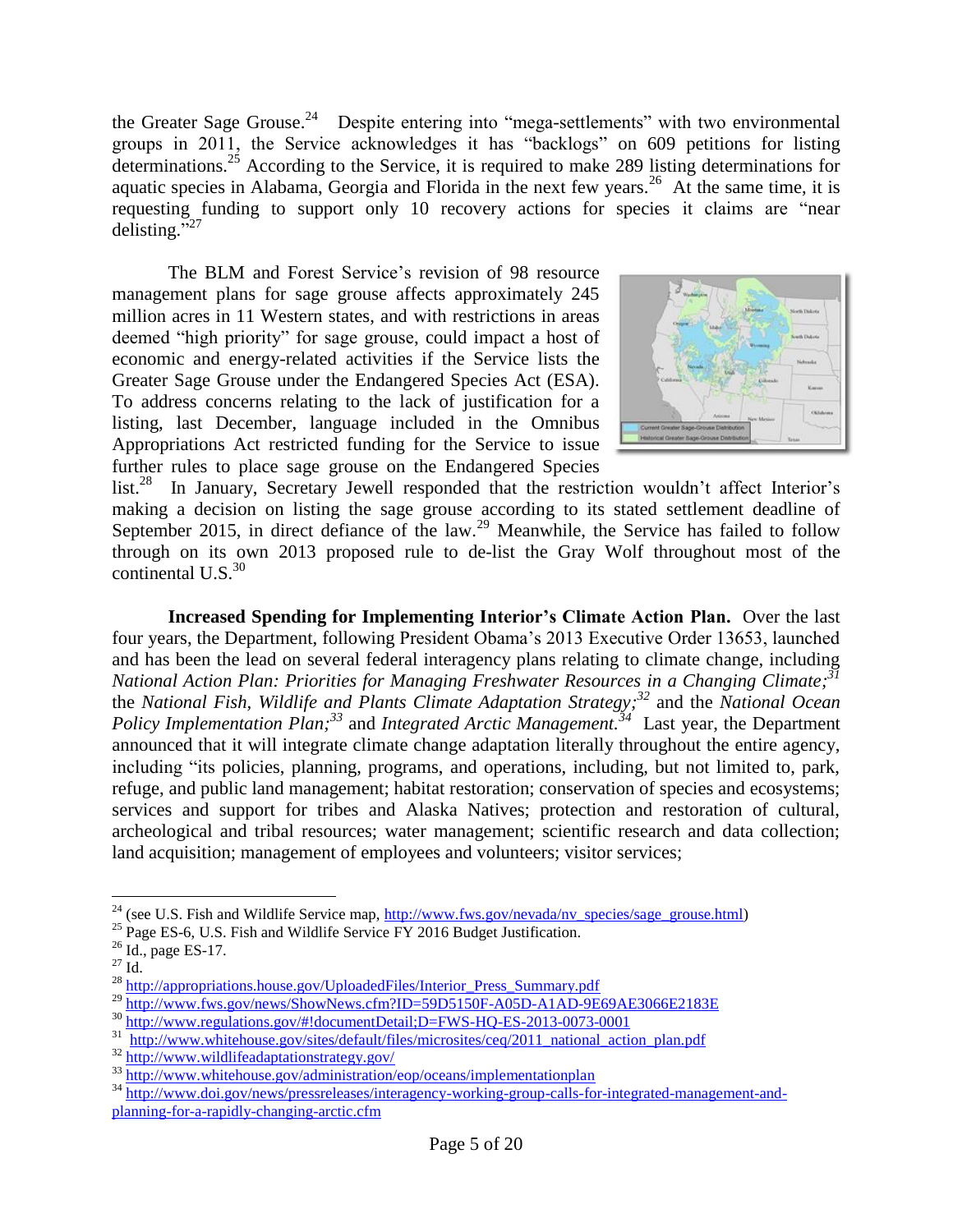construction; use authorizations; and facilities maintenance."<sup>35</sup> The Plan's activities, such as initiating National Environmental Policy Act (NEPA) training and revising NEPA handbooks to "incorporate climate change"<sup>36</sup> and ensuring agency officials demonstrate commitment to climate adaptation<sup>37</sup> are reflected in the FY 2016 budget request for \$195 million for climate "resilience" and \$100 million for permitting and review of renewable energy projects on public lands and offshore waters.<sup>38</sup>

# *Highlights of Bureaus' and Sub-agencies' Proposed FY Budgets*

# **Bureau of Land Management (BLM)**

| <b>FY16 President's Request</b> | \$1.35 billion |
|---------------------------------|----------------|
| FY15 Enacted                    | \$1.21 billion |
| FY15 President's Request        | \$1.11 billion |

The President's FY16 discretionary budget request for BLM is \$1.2 billion, an increase of \$107.6 million over FY15 enacted levels. This would provide for an increase of 117 FTE and total FTE of 9,862 for FY16.

# *373% increase in Federal Land Acquisition.*

The budget requests a total of \$93 million for BLM land acquisition (\$38 million in discretionary funding and \$55.4 million in mandatory funding). This is \$73.7 million, or 373 percent more than the \$19.7 million enacted in FY15. Specifically, in 2016 BLM plans to acquire approximately 90,000 acres in 33 different areas. Going forward, however, BLM is interested in acquiring another 647,000 acres at an estimated cost of nearly \$630 million.<sup>39</sup>

# *20 new FTEs for Sage Grouse "Conservation"*

BLM requests an additional \$45 million for sage grouse conservation, of which \$37 million will go to the hiring of 20 additional employees (in addition to the current 250) to implement sage grouse conservation efforts in 27 priority areas across 11 states. An additional \$8 million is proposed solely for monitoring and studying of the sage grouse to provide "nationally consistent and scientifically defensible information."

# *Increased National Landscape Conservation System (NLCS) Spending.*

The budget proposes \$48.5 million for the National Landscape Conservation System, an increase of \$16.7 million or a 52 percent increase over the prior year enacted level.

 $35P$ age 3, DOI Climate Adaptation Plan, [http://www.fws.gov/home/climatechange/pdf/2014-DOI-Climate-Change-](http://www.fws.gov/home/climatechange/pdf/2014-DOI-Climate-Change-Adaptation-Plan-INTERIM.pdf)[Adaptation-Plan-INTERIM.pdf](http://www.fws.gov/home/climatechange/pdf/2014-DOI-Climate-Change-Adaptation-Plan-INTERIM.pdf)

 $36$  Id., Page 38

 $37$  Id., Page 13.

<sup>38</sup> Page DH-7, *Fiscal Year 2016 Interior Budget in Brief*

 $39$  \*Tallied from the Bureau of Land Management 2016 Budget Justification, Chapter VIII – Land Acquisition "Pending Future Action" tables on pages VIII 17-49.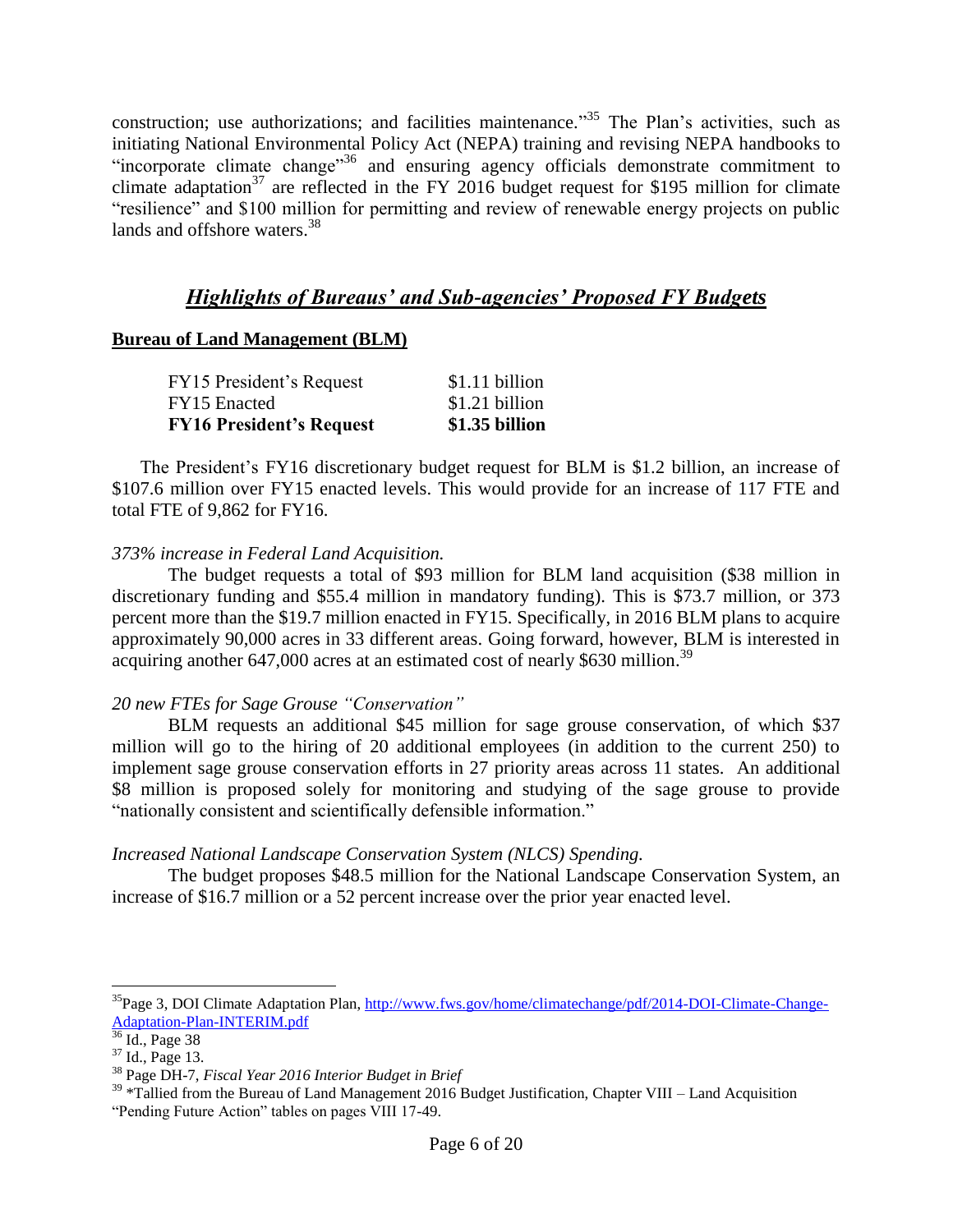#### *Increased Grazing Fees.*

Like the past two budget proposals, the President calls for a three-year pilot program of an administrative grazing fee to accompany current grazing fees. Unlike the \$1.00 per animal unit month (AUM) additional fee rejected by Congress the past two years, the administration is now requesting a \$2.50 per AUM fee.

## *Increased Oil and Gas Inspection Fees.*

BLM seeks \$48 million for its inspection program, an increase of \$6.874 million over the FY15 enacted amount. Proposed legislation in BLM's budget would institute a new regime for oil and gas inspection activities in which the BLM would collect an inspection fee from lessees. The fee would depend on the number of active or inactive wells found on the leased unit. It would start at \$700 for each lease or unit of land with *no* active or inactive wells, but with mere surface use, and increase to \$9,800 for lands or units that have  $50+$  active or inactive wells.<sup>40</sup> For the management of oil and gas, BLM requests  $$115$  million in discretionary funding – a decrease of \$12 million from the FY15 enacted amount. This decrease is brought about through the 85 percent offset of Application for Permit to Drill (APD) fees permanently appropriated which is estimated at  $$40.4$  million.<sup>41</sup>

#### *Proposed Increases to Royalty Rates; Restrictions on Leases.*

At a time when crude oil is at a five-year low and lessees are disincentivized from production, the Department seeks to enact the following legislative proposals in three key areas, which will increase the cost of production and will rush lessees to financially unsound actions on federal land:

- Royalty Reforms: DOI wishes to reevaluate minimum royalty rates for oil, gas and similar products, raise the onshore royalty rate, analyze a price-based tiered royalty rate, and repeal legislatively mandated royalty relief.
- Oil and Gas Leases: DOI seeks to increase enforcement of lease terms and to shorten the length of primary leases, while instituting a new per-acre fee on nonproducing lands. In 2016, BLM estimates receiving \$241 million in rents and bonuses payments from oil and gas leases, an increase of \$40 million from the actual amount received in 2014, and \$2.303 billion in royalties, a decrease of \$984 million from the actual amount received in 2014.<sup>42</sup>
- Revenue Collection Processes: DOI proposes to readdress the royalty valuation process, to eliminate interest accruals if companies overpay on royalties, and to repeal Interior's authority to accept in-kind royalty payments.<sup>43</sup>

#### *Decreased Processing of Applications/Permits to Drill.*

BLM estimates to have 4,021 APDs pending at the start of FY16, and to receive an additional 5,000 as the year progresses; however, BLM anticipates *processing* only 5,400 of those 9,021 APDs over the course of the year. For comparison, the previous administration from

 $^{40}$  BLM 2016 Budget Justification at VII – 98, 99.

<sup>&</sup>lt;sup>41</sup> BLM 2016 Budget Justification at VII – 95, 96.

<sup>42</sup> *Compare* BLM 2016 Budget Justification at VII – 95 *with* 2016 Department of the Interior, Budget in Brief, Appendix I.

 $^{43}$  BLM 2016 Budget Justification at VII – 99.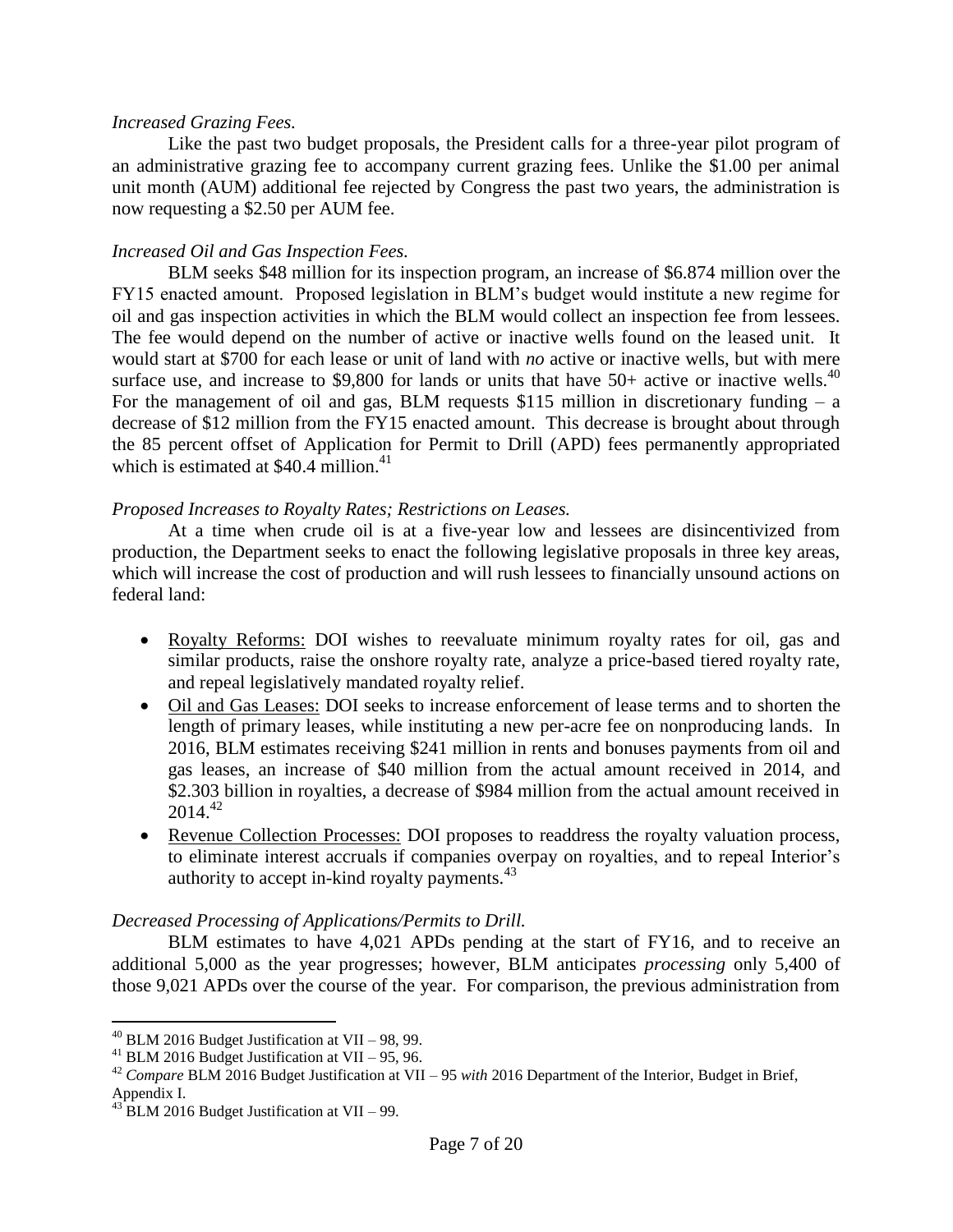2005 to 2008 averaged over 7,000 *approvals* of APDs per year.<sup>44</sup> BLM requests the addition of 25 FTE and \$3 million to the budget of Oil and Gas Pilot/Project Offices to "reduce the backlog of APDs, *address stronger wellbore integrity needs through implementation of the hydraulic fracturing regulation*, and allow the BLM to address the complexities related to longer horizontal well completions."<sup>45</sup> [emphasis added]

## *Increased Inspections and Tracking of Coal Leases and Permits.*

The request includes \$10,868,000 and 66 FTEs, a program change of +\$1.1 million with no change in FTE from the 2015 enacted level. The increase is to fully deploy the Mineral Tracking System which tracks licenses, leases, permitting, inspections and production.<sup>46</sup> BLM in cooperation with Office of Natural Resources Revenue (ONRR) is in the process of updating its valuation practices for coal leasing. A draft rule was issued on January 7, 2015.

## *Other Mineral Resources.*

Other Mineral Resources funds two distinct programs: the non-energy solid leasable minerals program for potash, phosphate, sodium, gilsonite, and metallic minerals on acquired lands; and mineral materials such as ordinary clay, sand, gravel, and building stone. BLM in cooperation with ONRR is in the process of updating its valuation practices for these mineral materials as well.

## *Emphasis on Renewable Energy on Federal Lands.*

The budget includes a request of \$29 million and 144 FTEs for the Renewable Energy Management Program that includes solar, wind and geothermal energy.<sup>47</sup> Last fall, Secretary Jewell announced a competitive leasing program to "encourage solar and wind on public lands $^{7,48}$ 

The budget also contains a legislative proposal to eliminate royalty payments from geothermal leases to counties.<sup>49</sup>

## *Increased Mining Claim Fees and Royalties and Other Mining Restrictions.*

The FY16 budget request for Mining Law Administration is \$39,696,000 and 319 FTE. The budget assumes the program's operating cost will be fully offset by revenue from mining claim maintenance and location fees. Between the FY13 and FY14 Assessment year, approximately 48,867 claims were dropped for a loss of more than \$8.5 million in revenue. Claim location and maintenance fees were adjusted per law according to the Consumer Price Index for the assessment year beginning September 1, 2014, from \$34 - \$37 (location) and \$140 - \$155 (maintenance) per claim. The budget includes several legislative proposals that would be detrimental to the domestic mining industry, including increasing the Claim Location and Maintenance Fees, placing new hard rock exploration and mining activities under the Mineral Leasing Act, imposing a 5 percent gross royalty, and instituting an abandoned mined land

<sup>&</sup>lt;sup>44</sup> BLM 2016 Budget Justification at VII – 106 (chart).

<sup>&</sup>lt;sup>45</sup> BLM 2016 Budget Justification at VII – 97.

<sup>46</sup> BLM 2016 Budget Justification VII-109 - 113

<sup>47</sup> BLM 2016 Budget Justification VII-118 - 121

<sup>48</sup> [http://www.blm.gov/wo/st/en/info/newsroom/2014/september/nr\\_09\\_25\\_2014.html](http://www.blm.gov/wo/st/en/info/newsroom/2014/september/nr_09_25_2014.html)

<sup>49</sup> http://www.doi.gov/budget/appropriations/2016/highlights/upload/DH061.pdf (DH-64)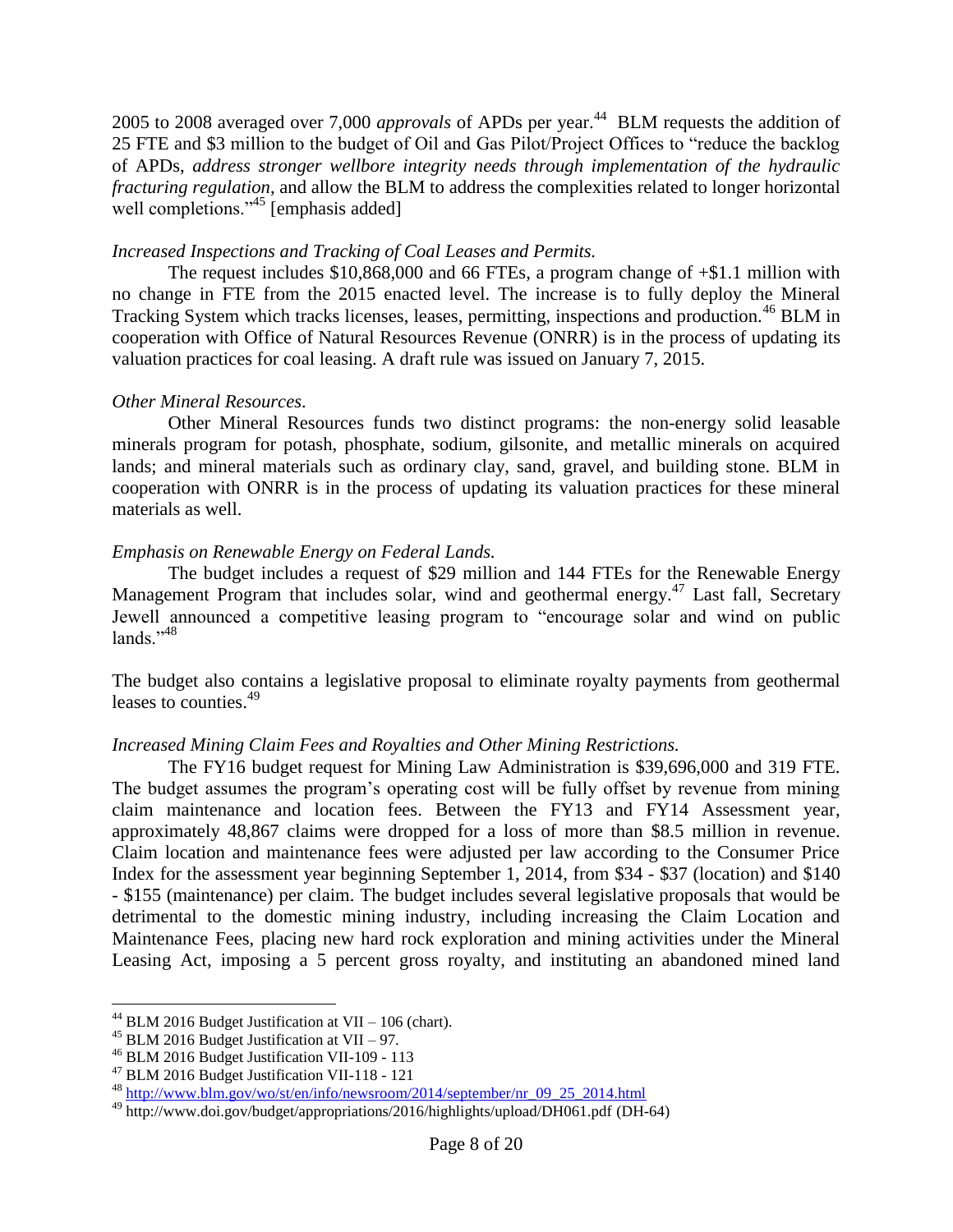(AML) fee on each ton of dirt moved regardless of mineral value or land ownership status. The AML program would be administered by the Office of Surface Mining  $\text{(OSM)}$ .<sup>50</sup>

#### **Bureau of Ocean Energy Management (BOEM)**

| <b>FY16 President's Request</b> | \$171 million |
|---------------------------------|---------------|
| FY15 Enacted                    | \$170 million |
| FY15 President's Request        | \$170 million |

BOEM is charged with overseeing the planning for development of our nation's outer continental shelf resources. Its duties include leasing activities, review and approval of exploration and development plans, seismic permitting, environmental studies including NEPA analysis, and resource evaluation. As of February 2015, BOEM oversees 5,961 active leases in the OCS - 5,311 in the Gulf of Mexico, 43 in the Pacific, and 607 in Alaska. This total leased acreage represents less than 2% of our nation's 1.71 billion OCS acreage.

BOEM has requested \$170.9 million for FY16, an increase of \$1.1 million over FY15's enacted amount; \$97 million of this request is from offsetting collections from rental receipts and cost recovery fees. This includes:

- o \$500,000 (+2 FTEs) for collaborative efforts on ecosystem science to support engagement in the Arctic Council and to increase expertise on climate change resilience and adaptation.
- o \$1.1 million (+7 FTEs) for increased OCS activity, citing a 36% increase in deepwater rigs since 2010; however recent rig count reports from Baker Hughes cite a loss of three offshore rigs since February 2014.
- o \$2.5 million (+13 FTEs) for development of a Risk Management Program and to acquire subject matter expertise in insurance risk, legal and credit analysis areas.

## *Lower Forecasts for OCS Exploration.*

Despite the agency calling for increases in hiring and funding to prepare for increased OCS activity, its expecting its workload in the Gulf of Mexico, the only area where new drilling may occur, to stay roughly the same.<sup>51</sup> In fact, the bureau's budget forecasts that the number of Exploration Plans or Development Operation Coordination Documents will dip slightly below 2014 levels (see chart).

| Calendar<br>Year | $#$ EPs | # DOCDs |
|------------------|---------|---------|
| 2008             | 516     | 444     |
| 2009             | 619     | 350     |
| 2010             | 408     | 431     |
| $2011*$          | 907     | 837     |
| 2012             | 170     | 327     |
| 2013             | 504     | 616     |
| 2014             | 509     | 601     |
| 2015**           | 500     | 600     |
| $2016**$         | 500     | 600     |

# *Increased Spending for Renewable Energy; No Wind Yet in Federal OCS*

BOEM also requests a net increase of \$1.2 million for its renewable energy programs. Since 2009, BOEM has issued seven offshore commercial wind energy leases. While promoting

 $50$  BLM 2016 Budget Justification VII-195 - 200

<sup>&</sup>lt;sup>51</sup> FY2016 Bureau of Ocean Energy Management Budget Justification, page 71.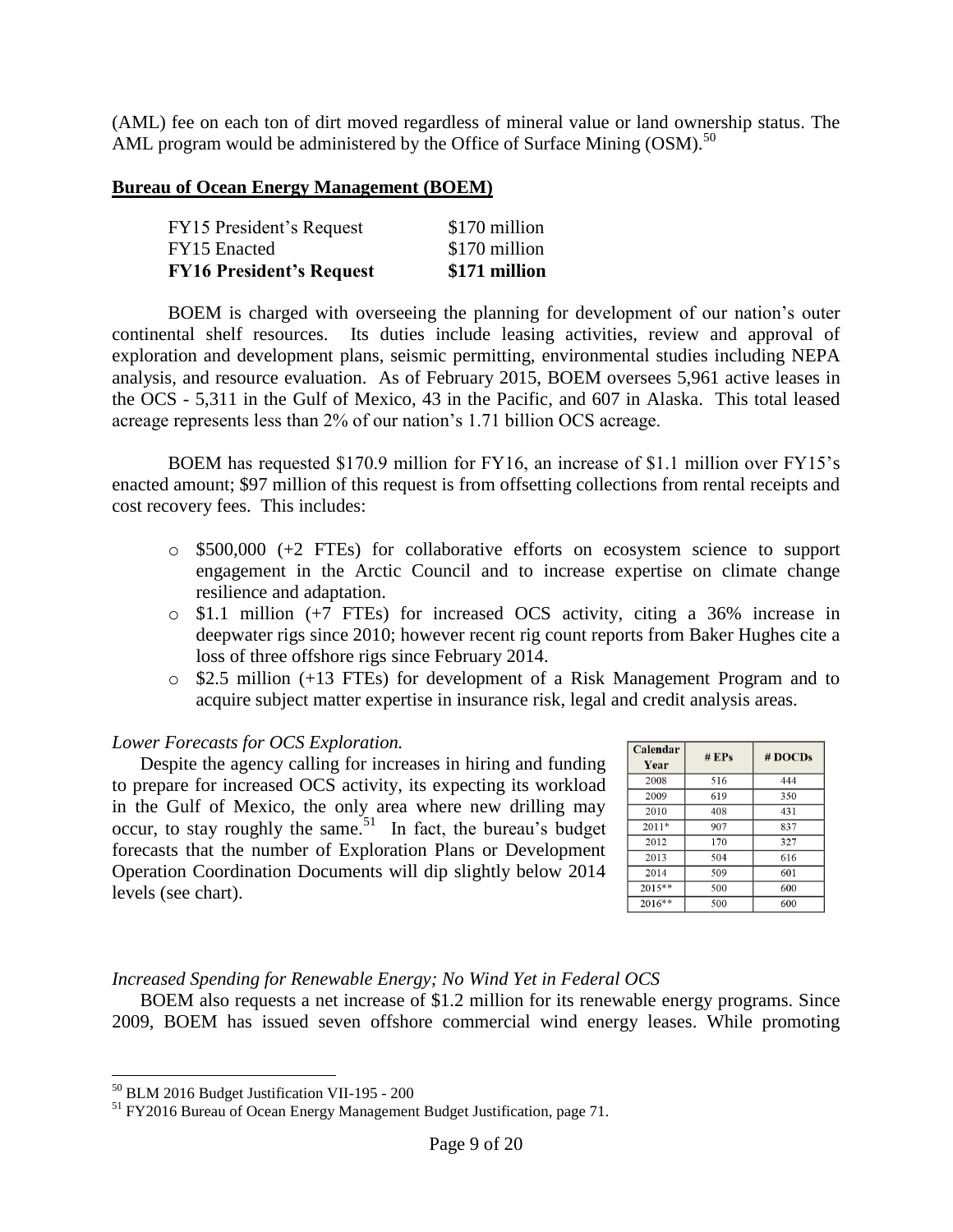renewable energy has been a fixed priority of this Administration, six years later taxpayers have yet to see a commercial wind installation in the federal OCS.

FY14 offshore energy leasing activities by BOEM generated revenue to the federal treasury in the form of bonus bids, with oil and gas leasing activities generated \$967,365,328 and wind leasing activities generated \$4,689,461.

## **Bureau of Safety and Environmental Enforcement (BSEE)**

| <b>FY16 President's Request</b> | \$204.7 million |
|---------------------------------|-----------------|
| <b>FY15</b> Enacted             | \$204.6 million |
| FY15 President's Request        | \$204.6 million |



BSEE is charged with enforcing the safety and environmental regulations which govern production of resources from the OCS. Its duties include permitting review and approvals, research, inspections, and oil spill response. In 2014, BSEE approved 65 applications for permits to drill new wells in shallow water and 68 in deepwater in the Gulf of Mexico.<sup>52</sup> Existing production from the 5,961 active leases in our nation's OCS accounts for 18% of total U.S. crude oil production and 5% of total U.S. natural gas production.<sup>53</sup>

The BSEE request reflects a net increase of \$47,000 over FY15 levels. This nominal increase is offset, in part, by rental receipts and \$65 million from inspection fees, which are

<sup>52</sup> http://www.bsee.gov/Exploration-and-Production/Permits/Status-of-Gulf-of-Mexico-Well-Permits/

<sup>&</sup>lt;sup>53</sup> FY16 Bureau of Safety and Environmental Enforcement Budget Justification, page 3.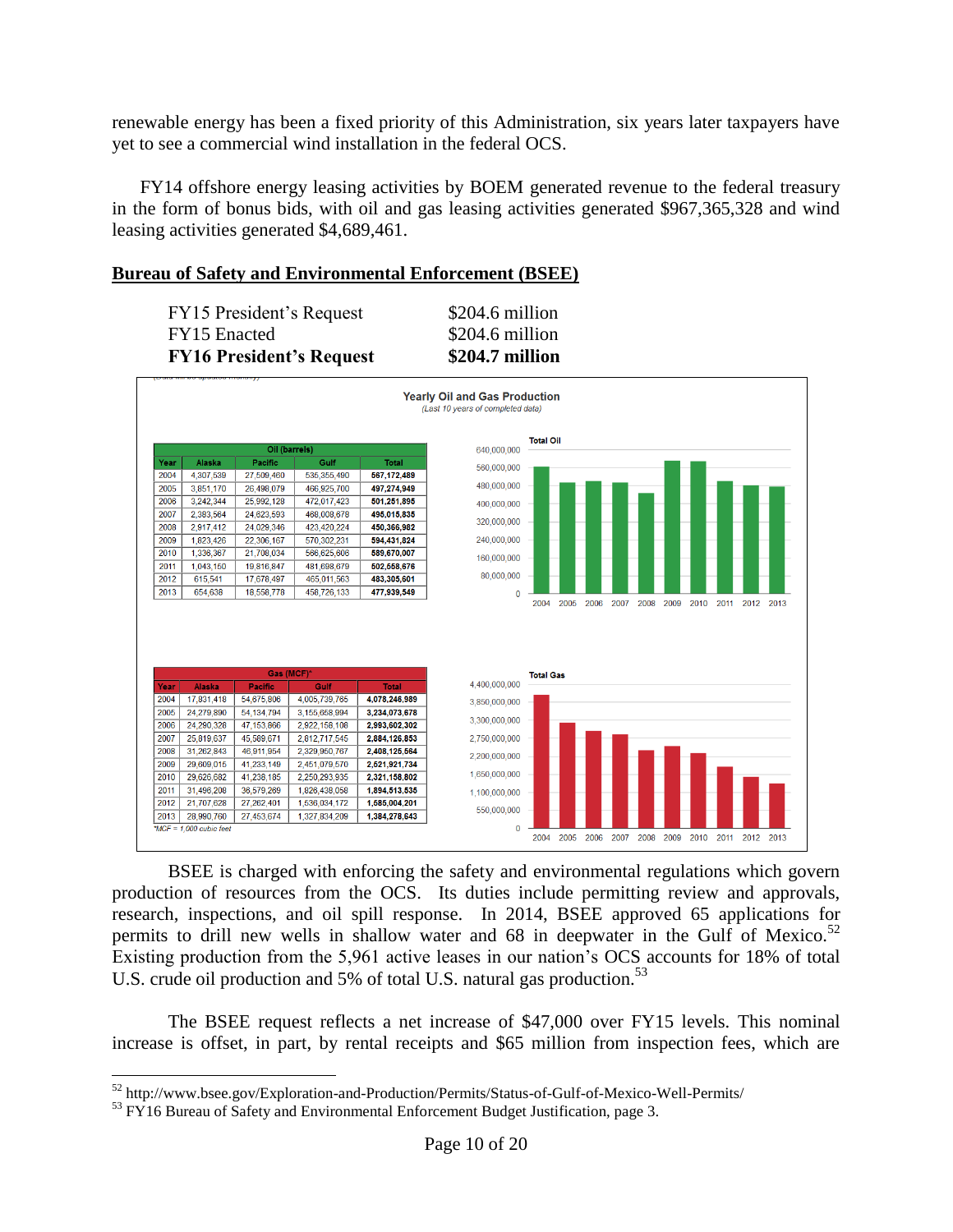expected to generate \$122 million in FY16. Funding priorities include: \$1.7 million (+9 FTEs) to establish an Engineering Technology Assessment Center in Houston to both recruit and retain appropriate engineering skills needed to facilitate its safety mission; \$750,000 (+3 FTEs) to establish a Renewable Energy Inspection Program to prepare for potential offshore wind installations in the future, primarily off the Atlantic Coast, and \$15 million for continued oil spill research conducted at the National Oil Spill Response Research and Renewable Energy Test Facility in New Jersey, which is appropriated from the Oil Spill Liability Trust Fund.

#### *Technical Expertise for National Ocean Council and Climate Change Implementation*

To respond to the Department's overall goal of Climate Change Adaptation, BSEE notes that it will continue to support this initiative through the National Ocean Council, Climate Change Taskforce and other related panels to further the Department-wide strategy but fails to include specific figures that account for BSEE expenditures on these efforts.<sup>54</sup>

## *New Regulations on Future Offshore Drilling, Proposals to Eliminate Gulf Revenue Sharing*

BSEE continues to promulgate new rules and regulations related to offshore energy production (such as the Arctic Rule, Well-Containment Rule); however, little in the budget explains how this agency intends to appropriately plan for costs associated with these added regulatory layers for future offshore drilling, and how such regulation could potentially contribute to continuing offshore production declines. Additionally, the overall Department budget includes onerous legislative reforms that would eliminate revenue sharing currently provided to four Gulf states under the Gulf of Mexico Energy Security Act.

## **Office of Surface Mining, Reclamation, and Enforcement (OSM)**

| FY15 President's Request        | $$144.8$ million |
|---------------------------------|------------------|
| FY15 Enacted                    | \$150 million    |
| <b>FY16 President's Request</b> | \$160.5 million  |

The FY16 budget for OSM is \$160.5 million, \$10.4 million above the 2015 enacted level. OSM estimates staffing will equal 511 FTEs in 2016, an increase of 23 FTE from the 2015 level.<sup>55</sup> The Surface Mining Control and Reclamation Act of 1977 (SMCRA) is designed as a state primacy program. As such, states and tribes regulate 97 percent of the nation's coal production and complete 90 percent of the abandoned mine lands abatement work.<sup>56</sup>

## *Raises Fees, Undermines the Abandoned Mine Land Program.*

The President's budget includes several proposals that would require legislative changes to SMCRA that further undermine the compromise reached in 2006 that allowed for the collection of the Abandoned Mine Land (AML) fees through FY21. The proposed legislative changes, if enacted, would make it extremely difficult to reauthorize the AML fee beyond  $FY21.<sup>57</sup>$  The POWER + Plan proposes to take \$1 billion from the "remaining unappropriated" balance" of OSM's AML Fund to facilitate the revitalization of economically depressed coalfield

 $54$  p. 21, BSEE FY 2016 Budget Justification

<sup>55</sup> http://www.doi.gov/budget/appropriations/2016/highlights/upload/BH029.pdf (Pg. BH-29)

 $56$  OSM 2016 Budget Justifications (Pg. 1)

<sup>57</sup> http://www.doi.gov/budget/appropriations/2016/highlights/upload/BH029.pdf (Pg. BH-30, 31)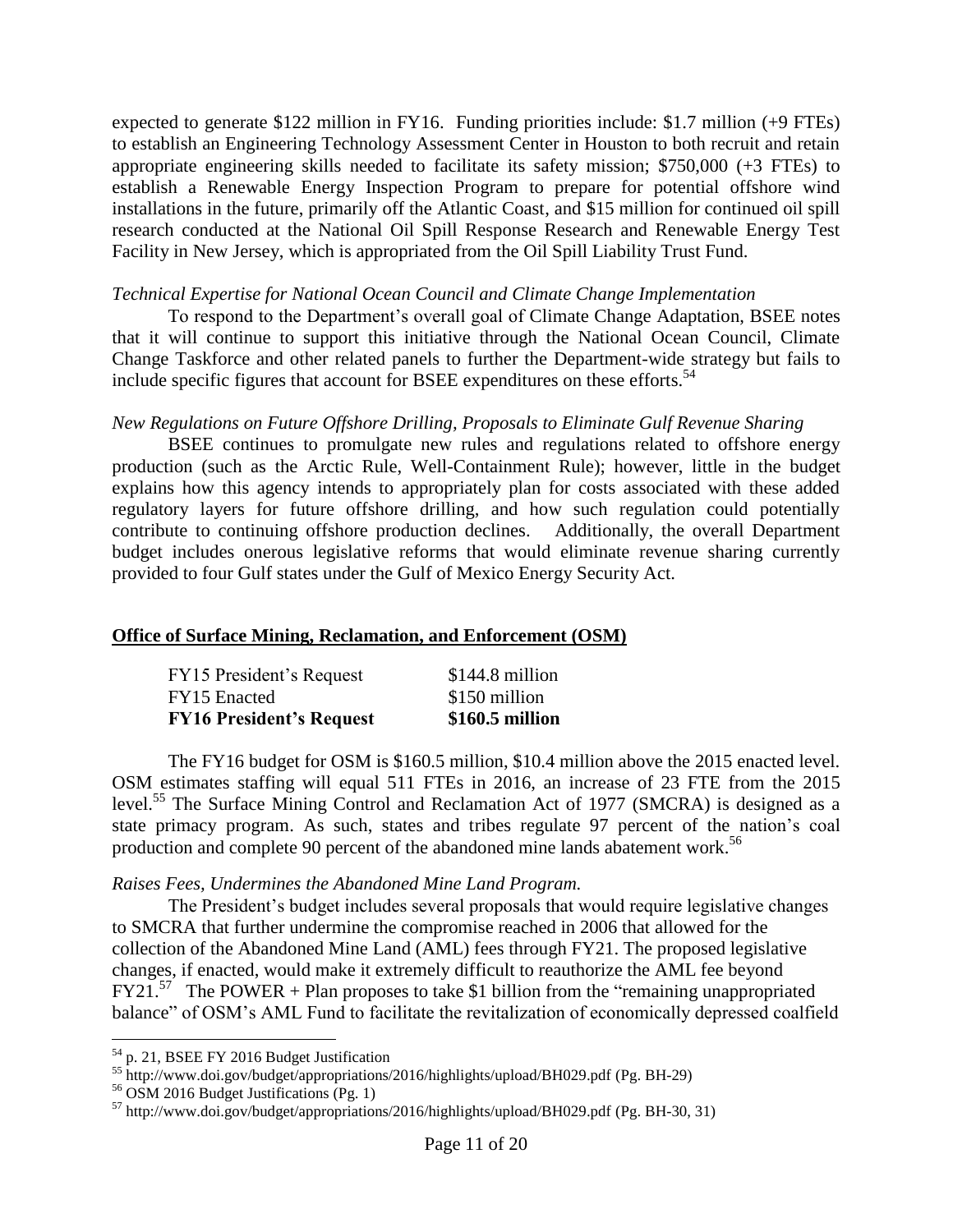communities.<sup>58</sup> The unappropriated \$1 billion will most likely come from the reallocated prior balance money that is designated by SMCRA for payout to uncertified states starting in 2022. The Power + Plan upends the AML program laid out in SMCRA which is designed to address those abandoned mine sites that pose an imminent or serious threat to human health and safety.

This proposal would end permanent appropriations payments to certified states providing a savings of \$224 million over the next ten years (this would affect four states and three tribes). Wyoming would be impacted the most by this proposal. Currently Wyoming coal operations contribute more than half of all the AML fees collected (54%). If payments to Wyoming and the other certified states were eliminated, it would be highly unlikely that the AML program would be reauthorized beyond FY21.

The budget also proposes to distribute \$540.8 million in permanent appropriations to the United Mine Workers of America retiree health and pension plans.

Finally, the budget would seek to increase the AML fees by reinstating the fee structure established in 1977. The fee structure was amended in 2006.

#### **United States Geological Survey (USGS)**

| <b>FY16 President's Request</b> | \$1.2 billion  |
|---------------------------------|----------------|
| FY15 Enacted                    | \$1.08 billion |
| FY15 President's Request        | \$1.07 billion |

The 2016 USGS budget is \$1.2 billion, an increase of \$149.8 million above the 2015 enacted level. The USGS estimates staffing will equal 8,136 FTEs in 2016, an increase of 207 FTE from 2015.<sup>59</sup> Only one program at USGS is currently authorized.

## *Continued National Ocean Policy Implementation.*

The USGS intends to continue supporting implementation of the National Ocean Policy in its FY16 budget, explaining that its ocean and coastal work is intertwined with the milestones of the National Ocean Policy Implementation Plan, and cannot be separated from those goals. The specific amount of funding it is directing towards this goal is not provided.<sup>60</sup>

## *Increases for Climate/Land Use Change Research Requests.*

Climate and Land Use Change requests an increase of \$55.8 + million over 2015 enacted. The increase is in part to upgrade the Landsat facility in South Dakota to accommodate upgrades to the Landsat satellite system.<sup>61</sup>

## *Less Focus on Core Missions.*

Less than 20% of the USGS budget is dedicated to the Energy and Minerals and Core Science Systems accounts - which directly speak to the core mission of the USGS. Significant funding is being directed towards ecosystem and climate research.

<sup>&</sup>lt;sup>58</sup> http://www.doi.gov/budget/appropriations/2016/highlights/upload/DH029.pdf (DH-35)

<sup>59</sup> http://www.doi.gov/budget/appropriations/2016/highlights/upload/BH051.pdf

 $^{60}$  Page A-7, U.S. Geological Survey FY 2016 Budget Justification

 $<sup>61</sup>$  Id., page A-11.</sup>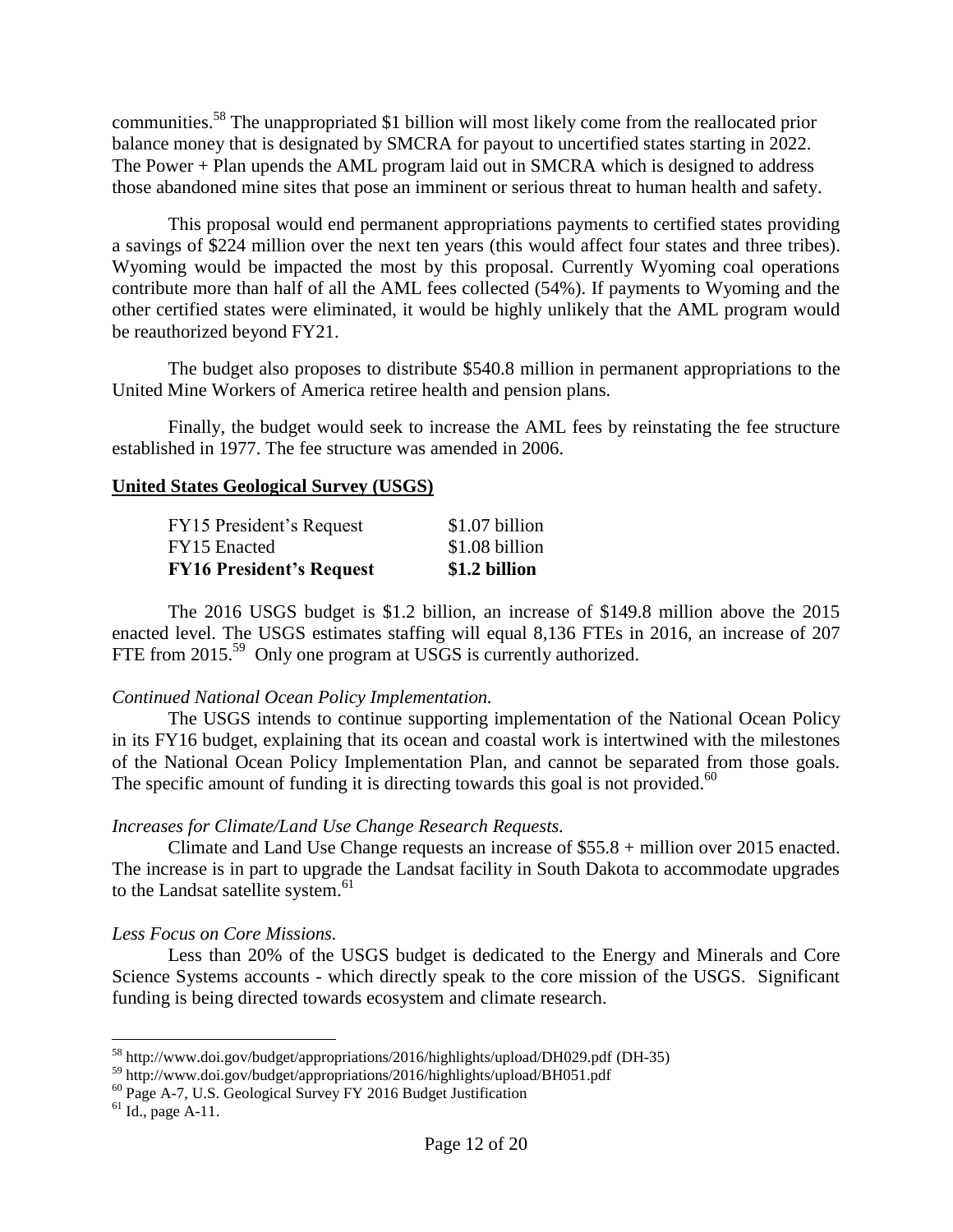The budget proposes a new structure for Energy, Minerals and Environmental Health from four subcategories to two:<sup>62</sup> Mineral and Energy Resources (was separate) requests an increase of \$75,785,000 over 2015 enacted. USGS plans for a more robust program for critical and strategic minerals: Environmental Health (was Contaminant Biology and Toxic Substances Hydrology) requests an increase of \$27,517,000.

In addition, the Natural Hazards program (Earthquake Hazards, Volcano Hazards, Landslide Hazards, Global Seismographic Network, Geomagnetism and Coastal and Marine Geology) requests \$11,167,000 over 2015 enacted, Core Science Systems (includes the National Cooperative Geologic Mapping Program and the National Geospatial Program) requests \$19,739,000 over 2015 enacted. Science Support (administration, management and information services) requests an increase of \$7,217,000 over 2015 enacted. Facilities requests \$13,906,000 over 2015 enacted.

#### **U.S. Bureau of Reclamation (BOR)**

| <b>FY16 President's Request</b>                  | \$1.049 billion <sup>65</sup> |
|--------------------------------------------------|-------------------------------|
| FY15 Enacted                                     | \$1.073 billion <sup>64</sup> |
| FY15 President's Request (net current authority) | \$1.051 billion <sup>63</sup> |

The Bureau of Reclamation is the nation's largest wholesale water supplier, operating 337 reservoirs. The waters from these reservoirs provide 1 out of 5 (or 140,000) Western farmers with irrigation water for 10 million farmland acres that produce 60 percent of the nation's vegetables and one quarter of its fresh fruit and nut crops. It also delivers water to 31 million people for municipal, rural, industrial purposes. The agency, created in 1902, is the second largest producer of hydropower in the United States and operates 53 hydroelectric power plants that annually produced, on average, 40 billion kilowatt-hours for the last 10 years. The agency also participates with federal, state and local partners in the management of 289 recreation sites that have 90 million visits annually. $^{66}$ 

The President's FY16 net budget request for Reclamation is \$1.049 billion, a decrease from the FY15 enacted and requested levels.<sup>67</sup> The majority of Reclamation's funding is contained within the "Water and Related Resources" account. The Administration proposes to restructure this account in the FY16 budget by excluding two subaccounts (Indian Water Rights and San Joaquin Restoration Funds). If these two accounts were kept in the main account, the budget request would add up to \$952.6 million compared to the FY15 enacted level of \$978.1 million $68$ 

Still included in this main account are the following sub-accounts:<sup>69</sup>

 $62$  Id., page B-8.

 $^{63}$  <http://www.usbr.gov/budget/index.html> ; found at FY 2016 President's Budget Stakeholders Briefing, p. 10  $64 \overline{Id}$ 

<sup>65</sup> Id

<sup>66</sup> <http://www.usbr.gov/main/about/fact.html>

<sup>67</sup> <http://www.usbr.gov/budget/index.html> ; found at FY 2016 President's Budget Stakeholders Briefing, p. 10

 $\frac{1}{100}$  <http://www.usbr.gov/budget/index.html> ; found at FY 2016 Budget Justifications, p. 29

 $69 \overline{Id}$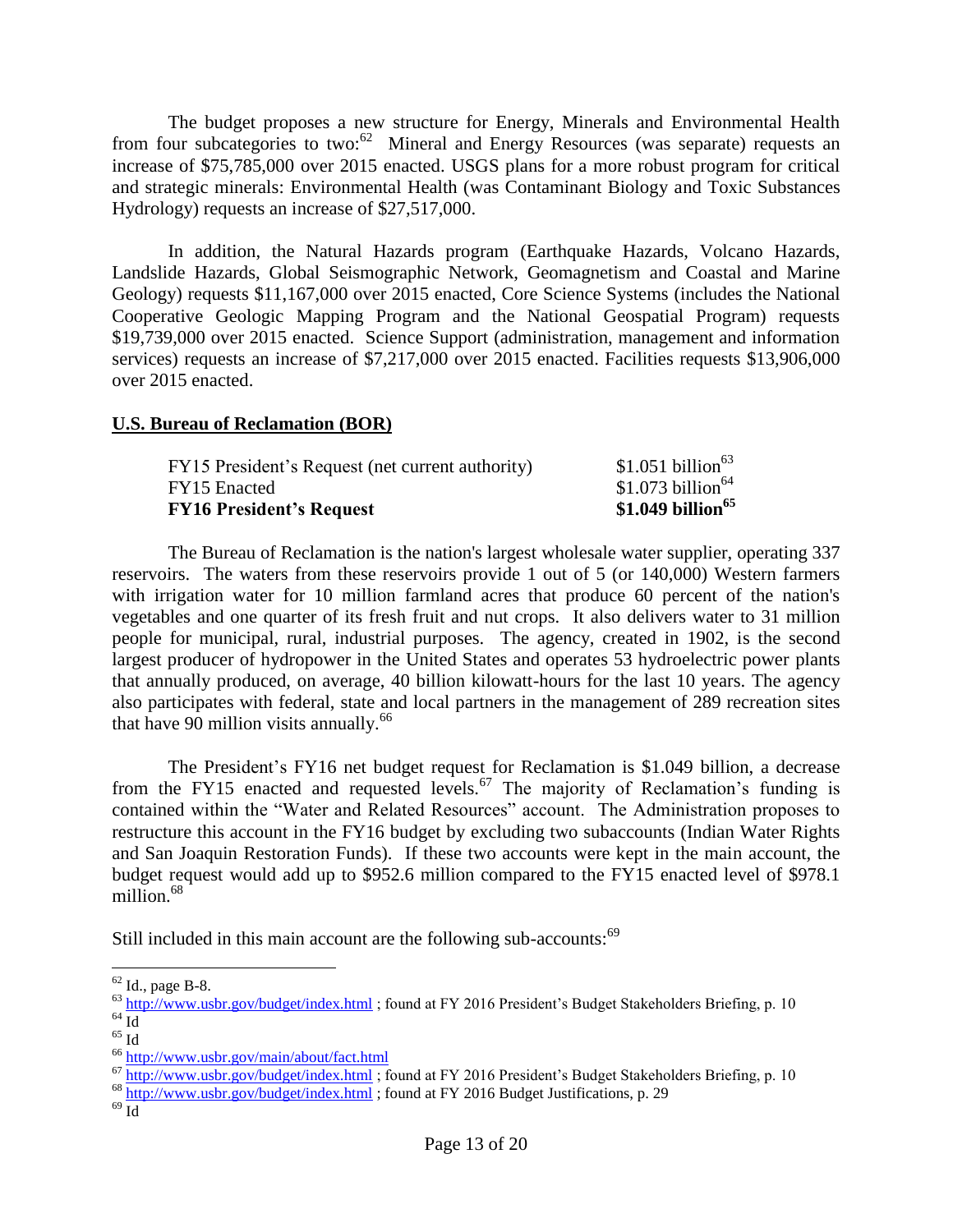- o Water and Energy Management and Development (FY16 \$317.3 million)
- o Land Management and Development (FY16 \$46 million)
- o Fish and Wildlife Management and Development (FY16 \$151.4 million)
- o Facility Operations (FY16 \$249.7 million)
- o Facility Maintenance and Rehabilitation (FY16 \$188 million)

The Indian Water Rights Settlements Account is proposed for \$112.4 million, an increase from \$90 million in the FY15 enacted level.<sup>70</sup> The San Joaquin Restoration Fund accounts for \$35 million.<sup>71</sup> Other main accounts under the FY16 proposed budget include:<sup>72</sup>

- o \$59.5 million for Policy and Administration (mainly for staff in Denver and Washington, DC headquarters)
- o \$49.5 million for the Central Valley Project Restoration Fund (California)
- o \$37 million for CALFED (California)

Reclamation budget request uses some of the above and other amounts to include in justifications for the following "Secretarial Initiatives":

- $\circ$  Strengthening Tribal Initiatives<sup>73</sup>
- $\circ$  Enhancing and Preserving America's Great Outdoors<sup>74</sup>
- o Sustainable, Secure Water Supplies and Water Resiliency (including WaterSMART)<sup>75</sup>
- $\circ$  Building a Landscape Level Understanding of Our Resources<sup>76</sup>
- o Powering Our Future Renewable Energy<sup>77</sup>
- $\circ$  Engaging the Next Generation<sup>78</sup>

## **U.S. Fish and Wildlife Service (FWS)**

| FY15 President's Request        | \$2.82 billion <sup>79</sup> |
|---------------------------------|------------------------------|
| FY15 Enacted                    | \$2.88 billion $80$          |
| <b>FY16 President's Request</b> | \$2.97 billion               |

FWS is responsible for implementing the Endangered Species Act (ESA) and overseeing the National Wildlife Refuge System, the National Fish Hatchery System, the Federal Duck Stamp program, and distribution of funds to states' fish and wildlife agencies. FWS manages 562 national wildlife refuges and 73 national fish hatcheries.<sup>81</sup> The President's FY16 budget request

<sup>&</sup>lt;sup>70</sup> <http://www.usbr.gov/budget/index.html>; found at FY 2016 President's Budget Stakeholders Briefing, p. 14

 $^{71}$  Id, p. 24

<sup>72</sup> Id, p. 11

<sup>73</sup> Id, p. 13

 $74$  Id, p. 15

<sup>75</sup> Id, pp. 16-18

 $76$  Id, pp. 19-20

 $77$  Id. p. 21

 $78$  Id, p. 22

<sup>79</sup> [FWS FY 2015 Budget Justification, p. EX-5](http://www.fws.gov/budget/2014/FY2015_FWS_Greenbook-DOI31014.pdf)

<sup>80</sup> [FWS FY 2016 Budget Justification, p. EX-5](http://www.doi.gov/budget/appropriations/2016/upload/FY2016_FWS_Greenbook.pdf)

<sup>81</sup> [FWS FY 2016 Budget Justification, p. EX-3](http://www.doi.gov/budget/appropriations/2016/upload/FY2016_FWS_Greenbook.pdf)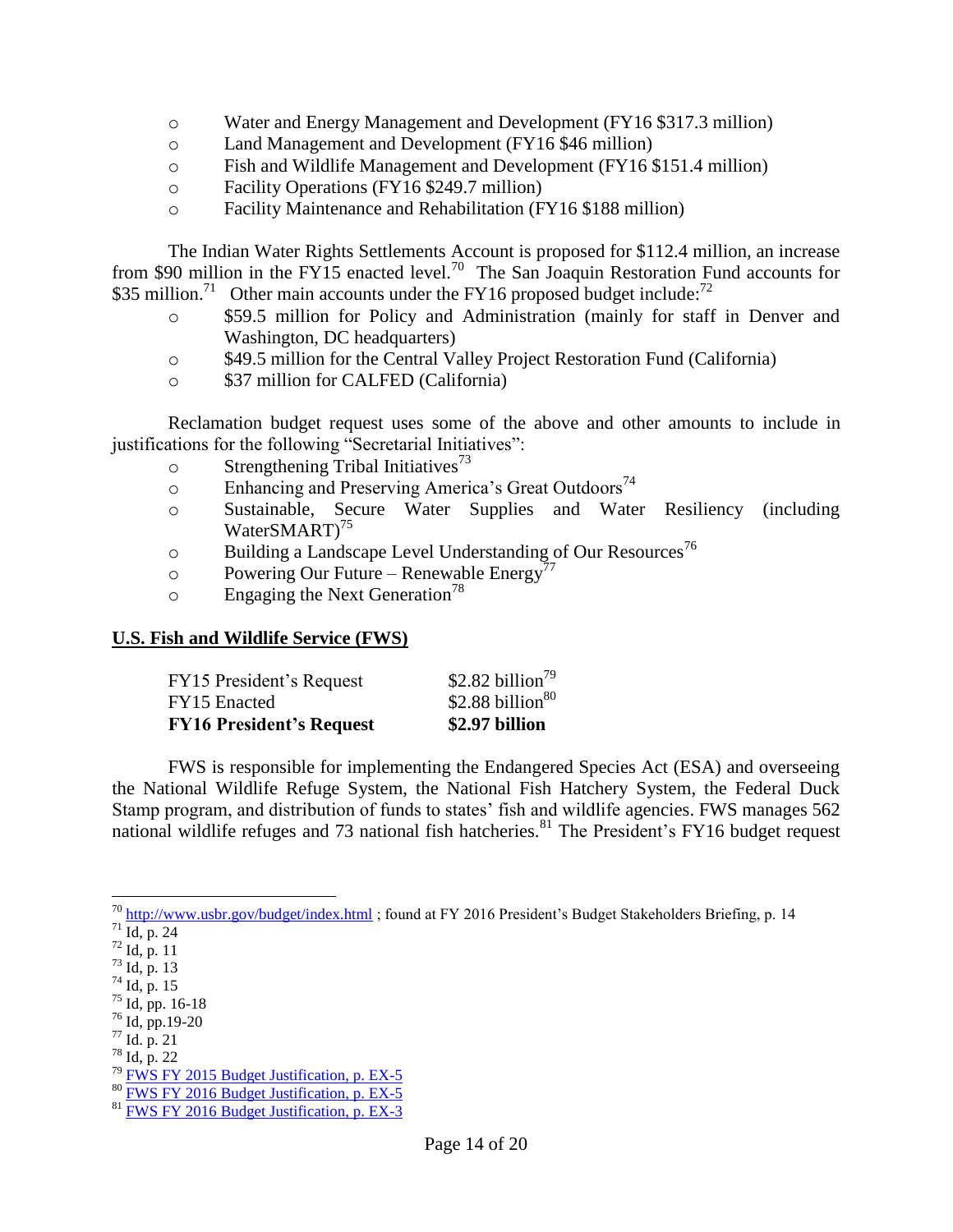for the FWS is a 3 percent increase (\$84 million) over the FY15 enacted level. The request provides an increase of 288 FTE for a total of 8,977 FTE for FY16.

## *Increased FWS Land Acquisition.*

The request includes \$164.8 million for land acquisition, composed of \$58.5 million in discretionary funding and \$106.3 million in mandatory funding. The funds would be used for 34 proposed land acquisition projects totaling almost 108,000 acres funded from both discretionary and mandatory sources.

# *Increases for Landscape Conservation Cooperatives*

The request includes \$69.7 million for landscape level science and conservation initiatives, including Landscape Conservation Cooperatives, an increase of \$12.2 million above the 2015 enacted level. These funds are for 50 studies focused on climate change. $82$ 

# *Cooperative Endangered Species Conservation Fund*

The budget requests \$100 million for the Cooperative Endangered Species Conservation Fund, of which \$50 million is new permanent funding that would be derived from the Land and Water Conservation Fund and require six new FTEs.

# *Increases for "Ecological Services" ESA Listings*

The Service is proposing to restructure the budget according to Listing, Planning and Consultation, and Conservation and Restoration functions. The Habitat Conservation activity will now only contain the Partners for Fish and Wildlife and Coastal Programs sub-activities. Marine Mammals formerly in Fish and Aquatic Conservation is now incorporated into Ecological Services, Conservation and Restoration. The budget requests \$258 million for ecological services, an increase of \$32.3 million compared with the 2015 enacted level.

The budget also includes a \$4 million program to support sagebrush steppe ecosystems and greater sage grouse habitat that requires 20 new FTEs. In a recently released October 2014 memo to the BLM and Forest Service, the Director of the Fish and Wildlife Service advised imposing the most stringent protections on roughly 16.5 million acres in areas of six Western states to protect high value sage grouse habitat. $83$ 

# *Increases for FWS Law Enforcement*

 $\overline{a}$ 

The budget includes a request for \$75.4 million for law enforcement, an increase of \$8 million from the FY15 enacted level, and includes \$8 million to combat wildlife trafficking, expand wildlife forensics capability, and investigate and prosecute criminal activity under the Lacey Act and other laws.

# *Increases for the National Wildlife Refuge System*

The budget requests \$508.2 million for the operation and maintenance of the National Wildlife Refuge System, an increase of \$34 million above the FY15 level.

<sup>&</sup>lt;sup>82</sup> <http://www.doi.gov/news/pressreleases/interior-department-announces-funding-for-climate-change-studies.cfm>

 $83$  [http://www.eenews.net/assets/2015/02/10/document\\_gw\\_01.pdf](http://www.eenews.net/assets/2015/02/10/document_gw_01.pdf)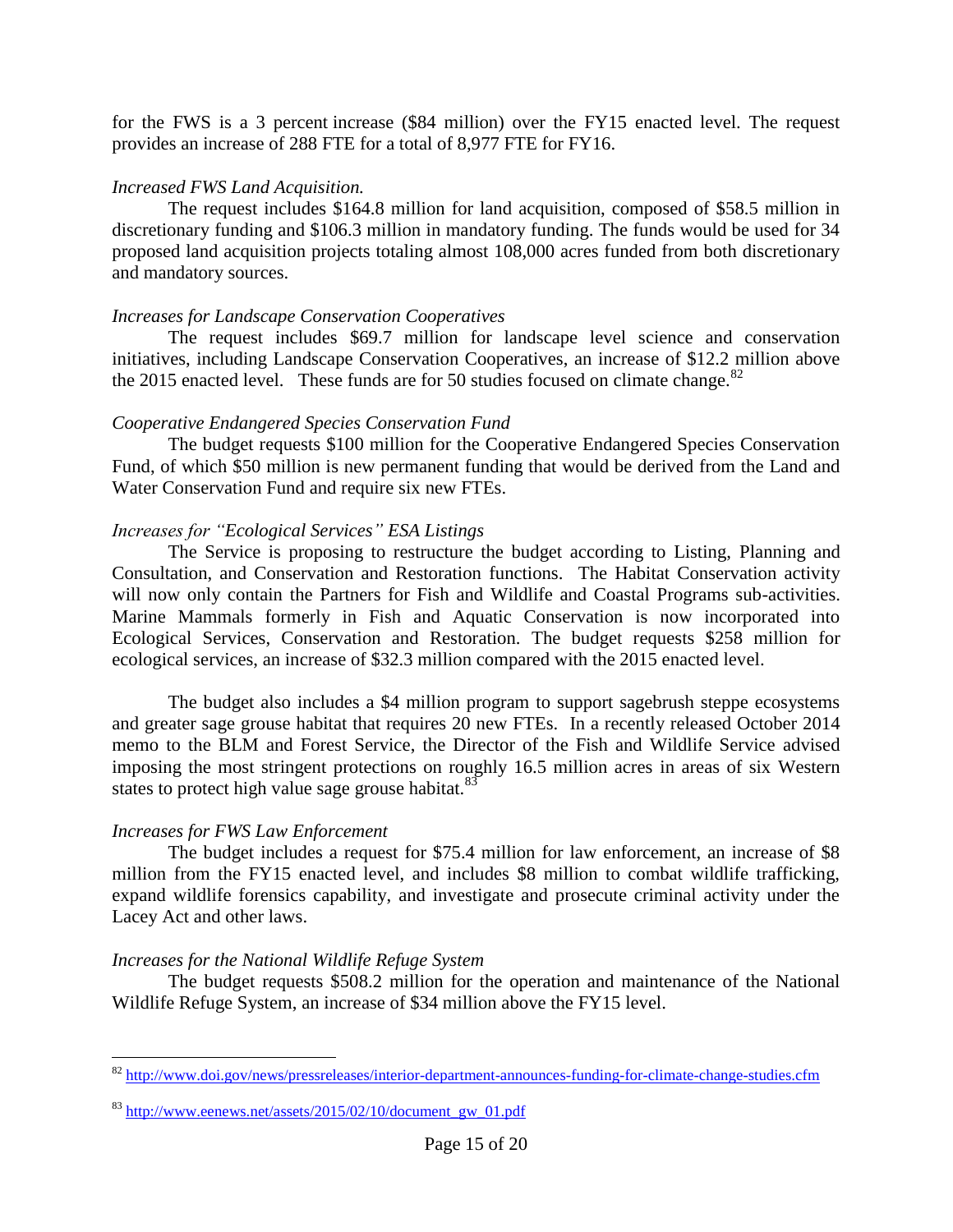#### *86% Increase for FWS "Science Support"*

Acknowledging concerns raised about the gaps in data and science, the budget requests \$31.7 million for "science support", an 86 percent increase (\$14.7 million) above the 2015 enacted level.

#### *Increases for National Fish Hatcheries.*

After last year's proposal to cut hatcheries, this year's requests are for \$53.4 million for operation of the National Fish Hatchery System, an increase of \$558,000 above the FY15 level. FWS also requests a \$1 million increase for "fish passage improvements," and a \$2 million increase to address the "deferred maintenance" backlog.<sup>84</sup>

#### *Increases for Asian Carp Management.*

The budget also requests an increase of \$2.4 million to address the threat of Asian Carp in the Great Lakes and in the Mississippi River and its tributaries, which is roughly 44 percent greater than the FY15 enacted level of \$5.5 million, and requests 10 new FTEs.<sup>85</sup>

## **National Park Service (NPS)**

| <b>FY16 President's Request (discretionary)</b> | \$3.05 billion |
|-------------------------------------------------|----------------|
| FY15 Enacted                                    | \$2.6 billion  |
| FY15 President's Request (discretionary)        | \$2.6 billion  |

The President's total FY16 discretionary request is \$3.047 billion, an increase of \$433 million from FY15 enacted. The budget requests an additional \$579 million in new mandatory spending. This would provide an increase of 471 FTE for a total of 21,635 FTE, of which 17,844 would be funded from discretionary funds.

## *\$240 Million Increase for National Parks.*

The request includes \$2.5 billion for the operation of national parks, an increase of \$240 million from FY15 enacted. This includes an increase of \$174 million for the "Centennial Initiative," to support an expected influx of visitors during the 2016 Centennial celebrations and to support a "second century of preserving the parks".

## *Centennial Challenge.*

 $\overline{a}$ 

The President's budget requests \$150 million in combined discretionary (\$50 million) and mandatory (\$100 million) funding for the Centennial Challenge. The budget requests an additional \$100 million each year for three years for "centennial projects".

## *Historic Preservation Fund*

The President's budget requests \$89.9 million, an increase of \$34 million over FY15 enacted. The request also includes an increase of \$30 million to support competitive grants to document, interpret and preserve sites and stories related to the Civil Rights movement.

<sup>&</sup>lt;sup>84</sup> [FWS FY 2016 Budget Justification, p. BG-3](http://www.doi.gov/budget/appropriations/2016/upload/FY2016_FWS_Greenbook.pdf)

 $85$  [FWS FY 2016 Budget Justification, p. FAC-15](http://www.doi.gov/budget/appropriations/2016/upload/FY2016_FWS_Greenbook.pdf)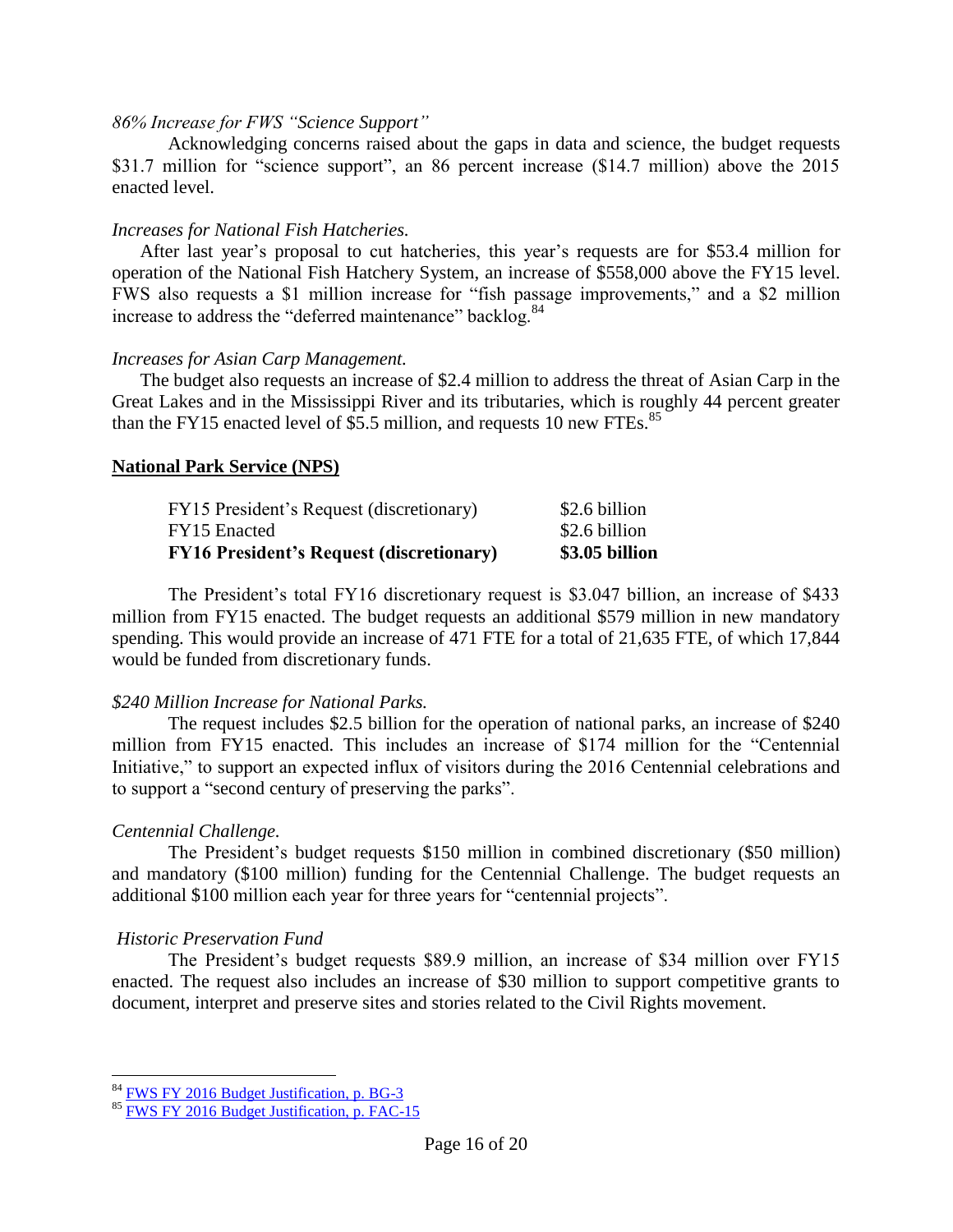#### *Construction*

The President's budget includes \$551 million in combined discretionary (\$251 million) and mandatory (\$300 million) funding for construction projects and deferred maintenance, an increase of \$512 million from FY15 enacted. The NPS estimates that at the end of fiscal year 2014, the deferred maintenance backlog stood at \$11.5 billion.

#### *Increased Land Acquisition and State Assistance*

The President's budget requests \$117.5 million in discretionary spending for federal land acquisition and state conservation grants, an increase of \$18.5 million from FY15 enacted. The request also includes \$178.7 million in mandatory funding for NPS land acquisition and grants.

#### **Bureau of Indian Affairs (BIA)**

| <b>FY16 President's Request</b> | \$2.9 billion  |
|---------------------------------|----------------|
| FY15 Enacted                    | \$2.6 billion  |
| FY15 President's Request        | \$2.68 billion |

The President's FY16 budget request is \$2.9 billion for the Bureau of Indian Affairs (BIA). The BIA provides a variety of services for Indian country including law enforcement, housing, trust and realty services, irrigation, and energy and economic development assistance. BIA estimates staffing will equal 7,595 FTEs in FY16, an increase of 90 employees from FY15.

#### *Increased Tribal Law Enforcement/Public Safety and Justice*.

The President requests \$364.4 million, an increase of \$11.5 million over the FY15 enacted level. The increases are primarily for BIA and tribal law enforcement and detention personnel hires.

#### *Trust - Natural Resources*.

The Trust – Natural Resources Management program assists tribes in the management, development, and protection of Indian trust land and natural resource assets. The FY16 budget includes \$232.79 million, an increase of \$46.95 million over the FY15 enacted amount, one of the larger increases for the BIA.

## *Contract Support Costs (CSC)*.

The President requests \$272 million (an increase of \$26 million) to fully fund contract support costs. Contract Support Costs are administrative costs (or overhead) incurred by a tribe that has contracted with a federal agency (usually the BIA or Indian Health Service) to administer benefits and services for Indians under Public Law 93-638.

The Indian Self-Determination and Education Assistance Act of 1975 (25 U.S.C. 450 et seq.) In addition, the FY16 budget includes a legislative proposal which would reclassify CSC from discretionary to mandatory spending beginning in FY17. The Committee is very concerned with this approach, especially given that this Administration has not consulted Congress and appears to be circumventing the intent of the *Salazar v. Ramah* Supreme Court decision in 2012. Additionally, the Administration has not proposed any offsets for this proposed mandatory spending, or provided other options to resolve CSC besides creating a new entitlement.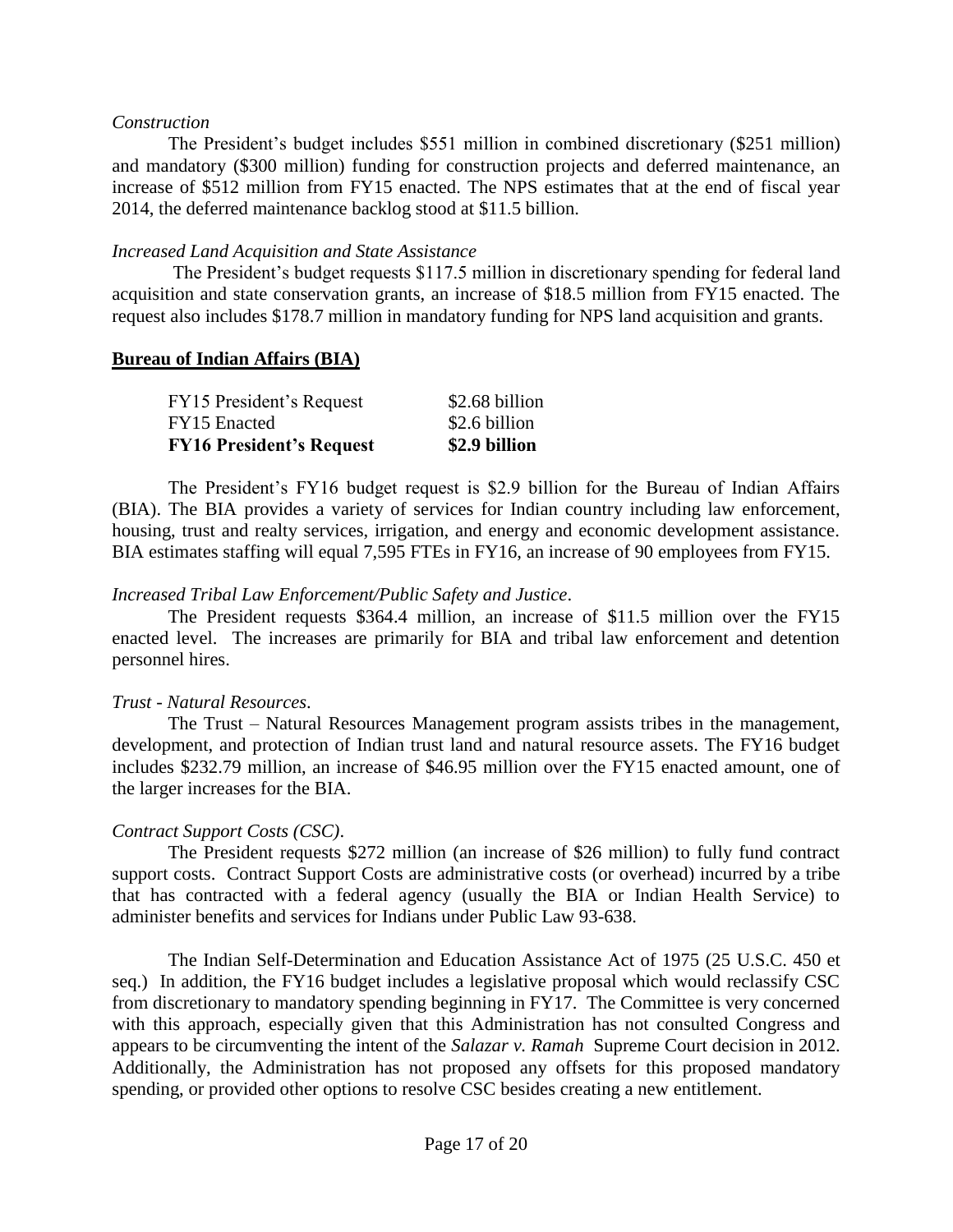## *Trust—"Climate Resilience"/Natural Resources Management*.

The budget provides a total of \$50.4 million, a \$40.4 million increase over 2015, proposed across nine natural resource programs, to support tribal communities in sustainable resource management and for vaguely defined "climate resilience."

## *Tribal Forestry*.

The BIA proposes \$51.91 million (an increase of \$4.18 million) for tribal forest management. For close to a decade, the BIA has requested program decreases for tribal forest management, even as Congress has appropriated level funding. Tribal management provides significant employment, wildfire prevention, production of timber, and habitat protection. Even with the proposed increase, tribal forest management programs are underfunded as reported in 2013 by the Indian Forest Management Assessment Team, by as much as \$100 million.

## *Indian Irrigation Projects*.

The BIA has proposed \$2.61 million for Indian Irrigation Project Rehabilitation. This is concerning given that the BIA has estimated that the 15 revenue generating irrigation systems, which are close to 100 years old, have a combined deferred maintenance total close to \$600 million.

#### **Office of the Special Trustee**

| <b>FY16 President's Request</b> | \$143 million |
|---------------------------------|---------------|
| FY15 Enacted                    | \$139 million |
| FY15 President's Request        | \$139 million |

The President requests \$142.97 million (an increase of \$3.9 million) for the Office of the Special Trustee for American Indians (OST). This office is the financial manager of funds held in trust by the United States for the benefit of approximately 397,000 individual Indians and more than 250 Indian tribes. These monies, currently totaling a \$4.9 billion, are mostly proceeds from the use and leasing of Indian trust lands managed by the Bureau of Indian Affairs (e.g., timber development and mineral leasing), and from judgment funds and special payments by the United States.

The 1994 statute establishing OST contemplates the eventual sunset of the Office when certain trust fund accounting goals are met. There is no indication the Department plans to terminate OST in the foreseeable future.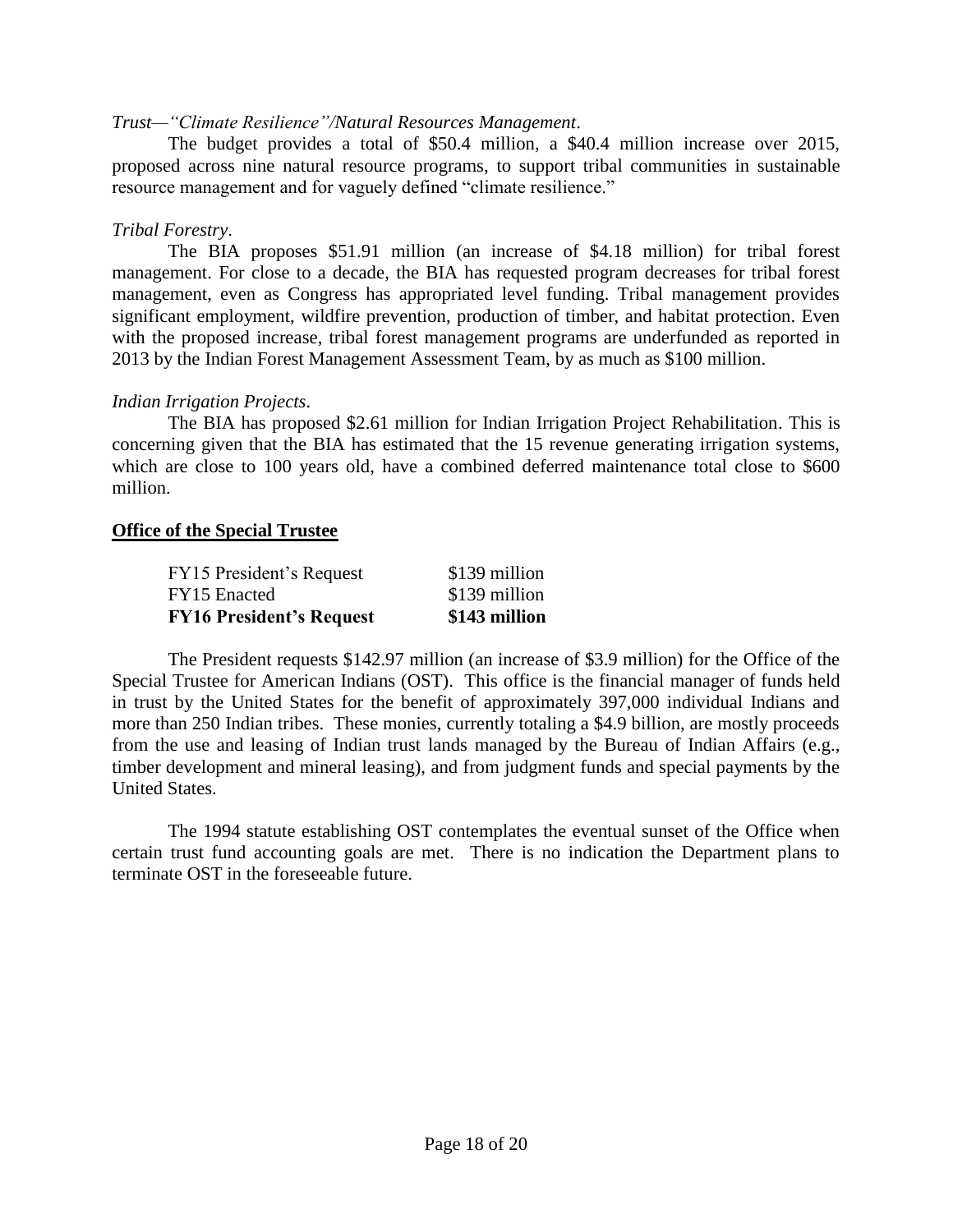## **Office of Insular Affairs**

 $\overline{a}$ 

| <b>FY16 President's Request</b> | \$643.6 million |
|---------------------------------|-----------------|
| FY15 Enacted                    | \$596.8 million |
| FY15 President's Request        | \$678 million   |

The proposed budget for the Office of Insular Affairs (OIA) is \$643.60 million, an increase of \$46.76 million from the FY15 enacted level. The request for discretionary assistance is \$102.97 million, an increase of \$537,000 above the enacted FY15 level. Mandatory commitments include \$282 million for Guam and the U.S. Virgin Islands, and \$258.62 million for payments under the Compacts of Free Association.

The discretionary funds for OIA are composed of assistance to the territories of the United States (American Samoa, Commonwealth of the Northern Mariana Islands, Guam, Puerto Rico and the U.S. Virgin Islands) and discretionary funding for Compacts of Free Association. The request for assistance is \$99.66 million (an increase of \$13.61 million), and would support the following primary items: American Samoa Operations (\$22.75 million); Covenant Grants (\$27.72 million); Office of Insular Affairs (\$10.18 million); General Technical Assistance (\$24.23 million).



The Compact of Free Association<sup>86</sup> request is \$3.31 million, a decrease of \$13.14 million. The decrease is attributed to moving the extension of the Palau Compact from discretionary to mandatory. In 2010, an updated agreement between the U.S. and Palau was reached and is currently awaiting Congressional action. No bill regarding this agreement has been introduced in the 114th Congress.

<sup>&</sup>lt;sup>86</sup> Compacts of Free Association provides grant money to: the Republic of Palau, Republic of the Marshall Islands, and the Federated States of Micronesia. Public Law 108-188 and Public Law 111-88.